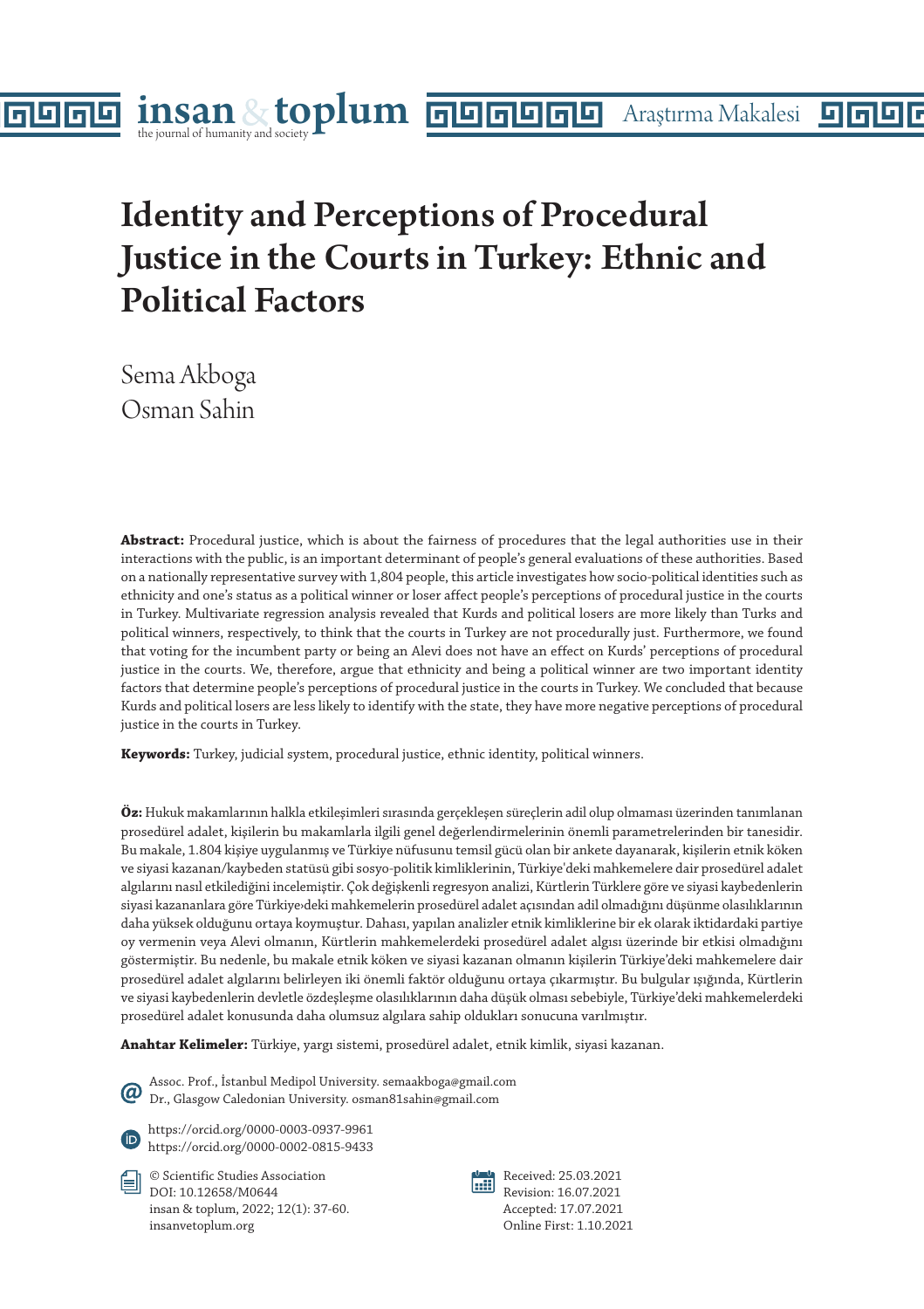#### Introduction

Procedural justice in the courts – the extent to which the courts treat citizens fairly – is a major factor shaping people's overall views of the judicial system (Tyler, 2007). Therefore, it is important to understand the determinants of perceptions of procedural justice in the courts. Research revealed that various factors such as previous experiences with the courts, satisfaction with court outcomes, and socio-political identities might influence people's perceptions of procedural justice (Wortley, 1996; Sun & Wu, 2006; Higgins et al., 2009; Zinni, 1995; Roche et al., 2017). This study aims to contribute to this literature by examining the determinants of people's perceptions of procedural justice in the courts in Turkey. Studying people's attitudes towards the courts in Turkey is important because in certain countries (i.e., Turkey and Iran), sovereignty is divided between the elected executives and unelected officials (i.e., the army, the judiciary), which act as guardians of the regime (Shambayati, 2004). Therefore, people's perceptions towards the unelected institutions/officials have important implications for the regime legitimacy in these countries.

The history of judicial system also makes it necessary to understand people's attitudes towards the courts. Research suggests that the judicial system has entered to the constitution in 1924 (Gulener and Turkolmez, 2018). These claims are unfounded as the Turkish judicial system represents important continuities with the Ottoman judicial system, which started its secularization process in the Tanzimat Era (Zurcher, 2005). Indeed, the scope of the Sharia was limited to family law in the end of Tanzimat era. Secular *nizamiye* courts were introduced in 1869 (Zurcher, 2005). Evolution and transformation of the judicial system have continued in the Republican era too. The 1961 constitution empowered the judicial system in Turkey with new clauses (i.e., autonomous judiciary) and new institutions (the Constitutional Court) (Shambayati & Kirdiş, 2009). The 1982 constitution however, paved the way for the intervention of the executive to the independent judiciary. To give an instance, the Ministry of Justice was made the president of the High Council of Judges and Prosecutors (HSYK) and the undersecretary of the Ministry of Justice was made a member of the same council. Moreover, the 1982 constitution stipulated that the president retains the right to elect three members of the HSYK among the candidates presented to her/him by Turkish high courts (Üskül, 1988). The 2010 referendum has also increased the executive leverage over the judicial system.

Previous research on Turkey demonstrated that people's evaluations of the judiciary system especially regarding courts are not favorable. KONDA (2010) showed that 46% of the population in Turkey thinks that when they appear in court,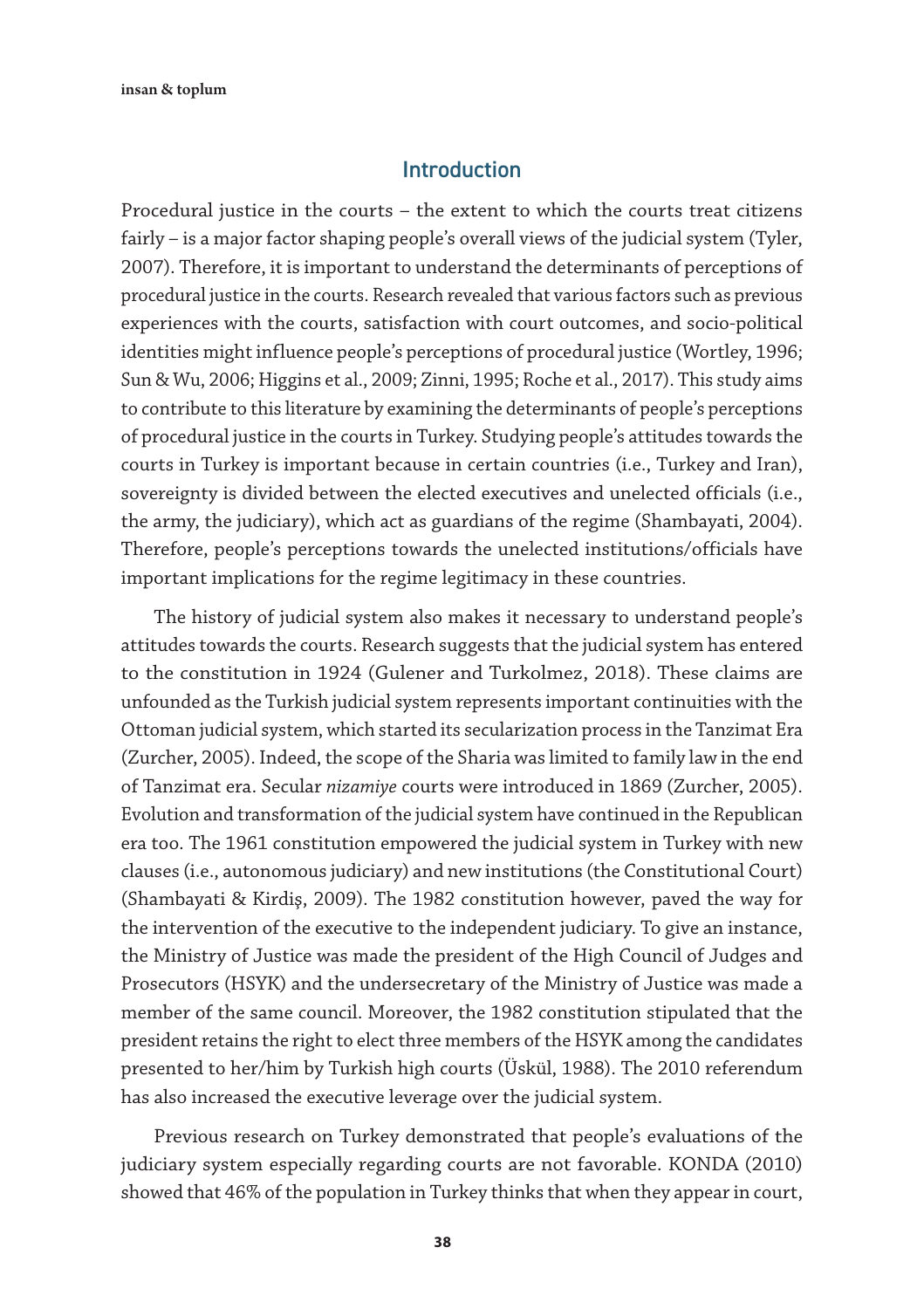the courts will not make just decisions. The same research revealed that 41.3% of the population believes that outside interests sway the court processes in Turkey. According to the World Values Survey (2012), the average level of trust in the courts in Turkey is 2.41 out of 5, indicating only a moderate level of trust. Another research found that 45.1% of the population in Turkey trusts the judicial system and that the average score of trust in the courts is 4.8 out of 10 (Örselli, 2016). This research also demonstrated that in Turkey, people on the right side of the ideological spectrum are more likely to trust the courts, judges, and prosecutors than are those on the left side (Örselli, 2016). Despite the presence of research on trust in the courts, no research exists on the factors that determine people's perceptions of procedural fairness in the courts in Turkey. Using a national survey of people's views of the rule of law in Turkey, this study is the first research that investigates how citizens' socio-political identities affect their perceptions of procedural justice in the courts in Turkey.

Socio-political identities such as ethnicity and one's status as a political winner $1$ or loser in a society may determine how individuals make judgments about state institutions such as the judicial system and the police (Roche et al., 2017; Karakoç, 2013). This is because identity exists prior to one's experiences with authorities (Bradford et al., 2015) and, thus, has an important effect on the ways in which individuals perceive authorities. Turkey is a country rife with ethnic, sectarian, and political divisions, which allows us to study the effects of socio-political identities on people's perceptions of procedural justice in the courts. Furthermore, in such a divided country, where the state has a civilizing mission, the judiciary has been used as a tool against different groups, as the judiciary acts like the administrative attaché of the state elite in controlling the political arena (Shambayati & Kirdiş, 2009). As a result of the state's discriminatory policies (Yegen, 2009; Kaliber & Tocci, 2010), Kurds in Turkey have had a problematic relationship with state institutions. Research on Turkey also revealed that in recent years, voters of the incumbent party have shown increased levels of trust in state institutions while voters of opposition parties have shown decreased levels of trust in state institutions (Istanbul Bilgi University Center for Migration Research, 2018). In Turkey, socio-political identities such as ethnicity and one's status as a political winner or loser create important differences in people's perceptions of the judicial system (KONDA, 2010; Karakoç, 2013; Bilgiç et al., 2015; Örselli, 2016), which hints that these groups think that the state elite manipulates

<sup>1</sup> Norris (1999) defines political winners as those who voted or intend to vote for a political party, which is a part of the government. In this study, we accept this definition of political winners.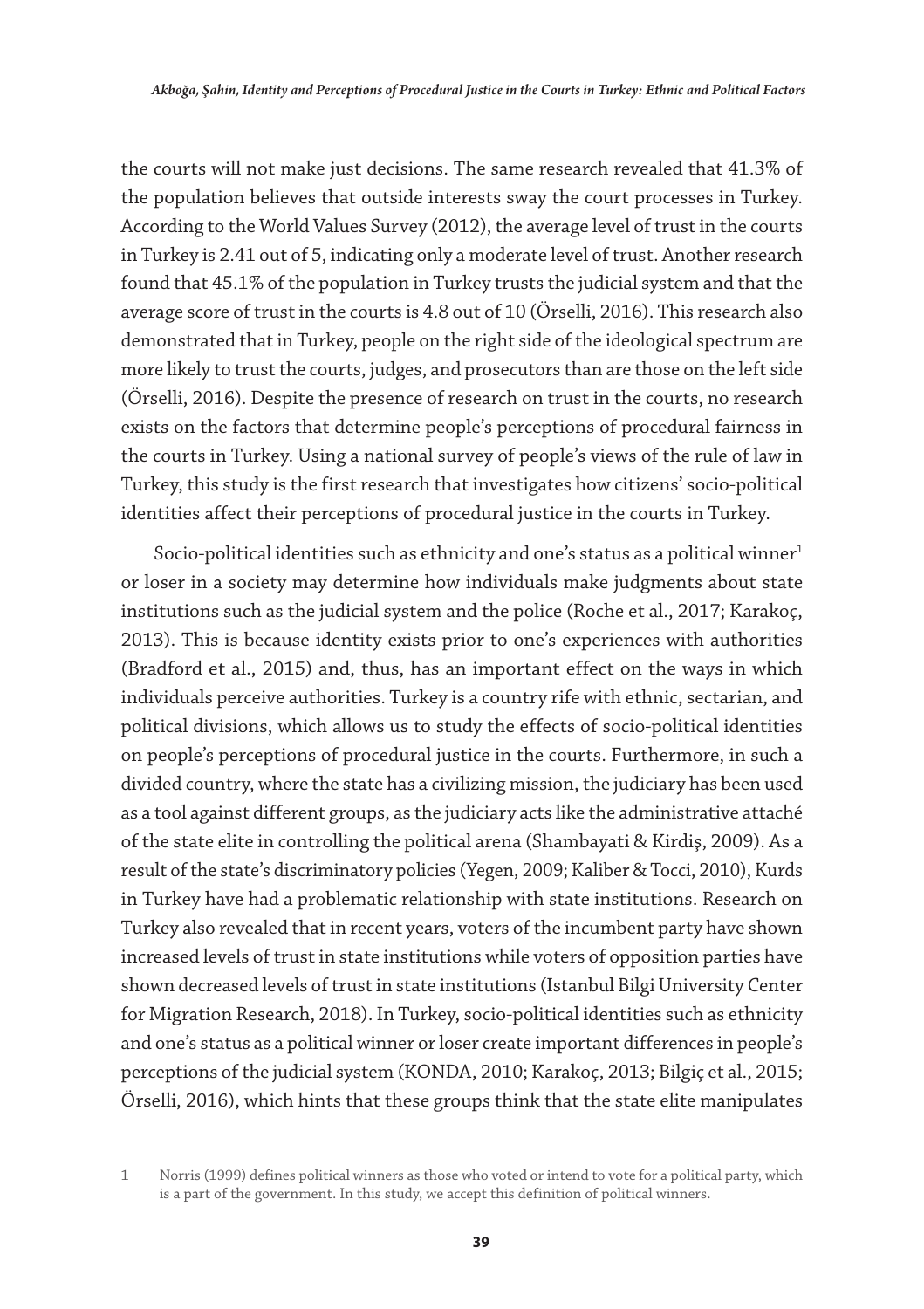the judiciary in its attempt to control these groups. Unsurprisingly, Kurds and voters of opposition parties have more negative views of the Turkish judicial system than do Turks and voters of the incumbent party, respectively (KONDA, 2010; Bilgiç et al., 2015). We argue that these differences may relate to the disparities in these groups' perceptions of procedural justice in the courts. We, therefore, expect Kurds and voters of opposition parties to have more negative perceptions of procedural justice than do Turks and voters of the incumbent party, respectively.

In the following sections, we first explain the importance of procedural justice as well as the existing discussions on the relationship between procedural justice and other aspects of people's perceptions of justice system such as trust, legitimacy, and satisfaction. Second, we introduce the existing literature on how socio-political identities shape people's perceptions of procedural justice regarding various state institutions. Third, we provide Turkey's historical and political context in relation to research's hypotheses. Finally, we explain the methodology and the findings of the research and then discuss the implications of the findings.

#### Procedural Justice and Its Significance for The Courts' Legitimacy

Procedural justice is a multidimensional construct consisting primarily of quality of decision-making and quality of treatment (Atkin-Plunk et al., 2019). According to Tyler (2001), procedural justice relates to individuals' key concerns about whether the police and the courts "treat people fairly, recognize citizen rights, treat people with dignity, and care about people's concerns" (p. 216). There are four key dimensions of procedural justice: (1) *Voice* describes the principle that people are given the chance to tell their stories in their own words before a decision is made; (2) *Neutrality* describes the principle that decision makers make their decisions based on rules rather than personal opinions; (3) *Respect* for people and their rights describes the principle that people should be treated well, with courtesy and politeness, and their rights should be respected; (4) *Trust* describes the principle that court personnel, such as judges, listen to and consider people's views, are honest and open, and try to do what is right for everyone.

To study the determinants of procedural justice is important because procedural justice shapes people's general evaluations of the courts regardless of their gender, education level, and income (Tyler & Huo, 2002; Rottman, 2005; Burke & Leben, 2007). In some cases, the effect of people's perceptions of procedural justice is stronger than the effect of their personal satisfaction with the courts in terms of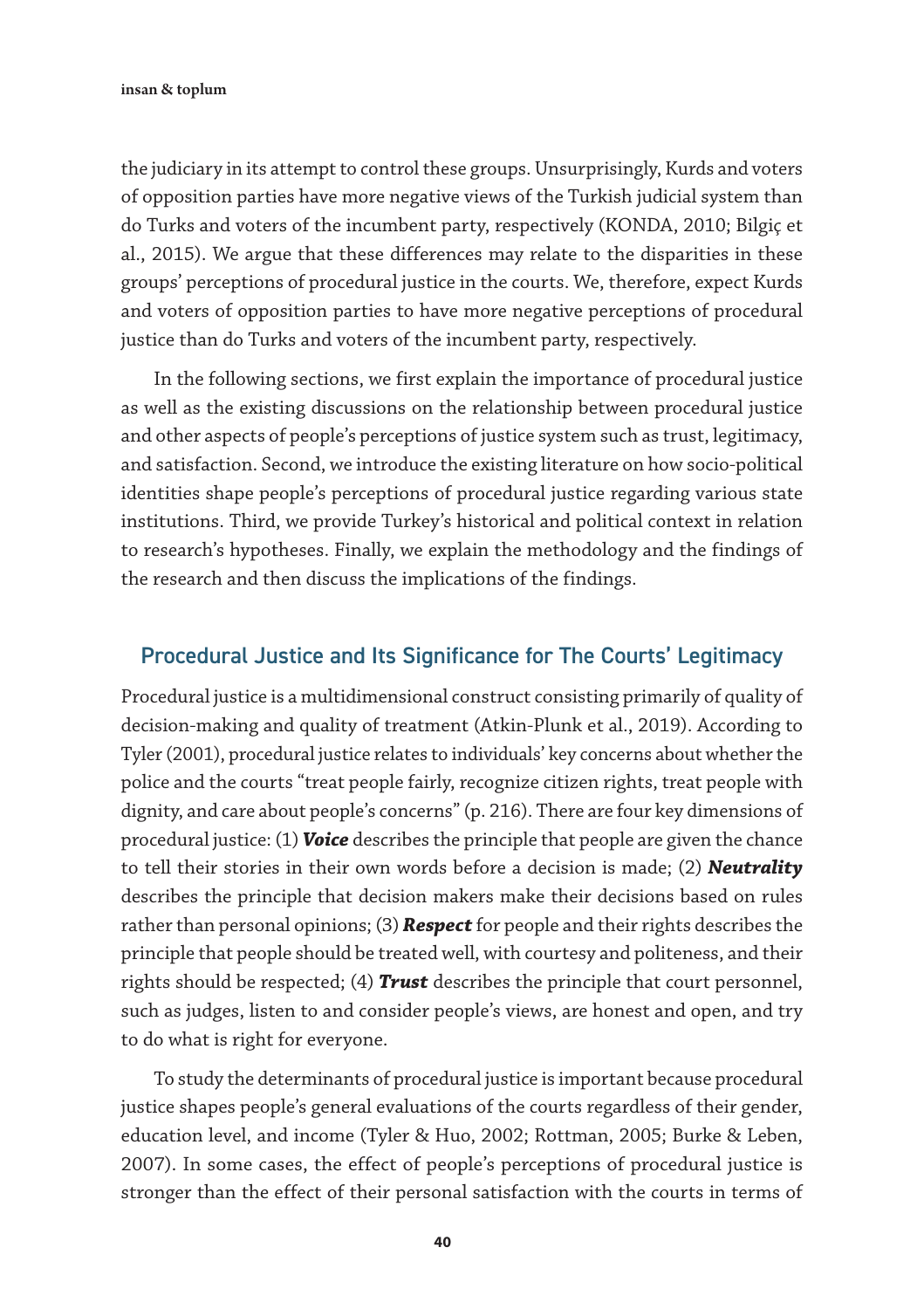influencing their attitudes toward the courts (Ohbuchi et al., 2005; Higgins et al., 2009). Those who think they have been treated in a procedurally just manner are also more likely to trust (Tyler, 2007; Jackson et al., 2013) and be satisfied with the courts (Rottman, 2007). In determining people's trust in the courts, perceptions of procedural justice are more important than other factors (Rottman & Tyler, 2014; Rottman, 2005). People's perceptions of procedural justice in the courts also determine their satisfaction with the courts independent of the courts' decisions (Casper et al., 1988; Rottman, 2005). Satisfaction with the outcome of a case, which is strongly determined by the person's perceptions of its favorability, is increased by positive perceptions of procedural justice (Lind, 1990).

Procedural justice is also strongly linked to perceptions of legitimacy<sup>2</sup>. Research showed that whether the courts act in a procedurally just manner has the strongest influence on people's perceptions of the courts' legitimacy (Tyler & Sevier, 2013; Cheng, 2016). If individuals think that legal authorities are treating them in a procedurally just manner, they are more likely to see legal authorities as legitimate (Sunshine & Tyler, 2003; Cheng, 2016, 2017). When legal authorities treat people fairly, they convey the message that individuals, even those who have engaged in wrongdoing, are valued members of society. This allows individuals to identify more with the judicial system (Cheng, 2016) and internalize the laws that legal authorities enforce (Fagan & Tyler, 2005), both of which lead them to view the courts as more legitimate. This fact makes people more willing to accept and comply with the courts' decisions. In other words, as Tyler and Rasinski (1991) suggest, procedural justice positively affects people's perceptions of the courts' legitimacy, which in turn increases their compliance with legal decisions.

Contrary to these arguments, another line of research suggests that perceptions of procedural justice do not affect people's perceptions of the legitimacy of institutions (Mondak, 1993). Gibson (1991), for instance, suggests that the extent to which people perceive institutions as legitimate shapes their perceptions of procedural justice. People cannot develop their opinions about the legitimacy of remote legal institutions based on whether the decision-makers in these institutions behave in a procedurally just manner (Gibson, 1991). Rather, legitimacy perceptions of an institution are influenced by "childhood socialization experiences and fundamental

<sup>2</sup> An authority is legitimate to the extent that (1) it is acquired and exercised in accordance with established rules; (2) the rules are justifiable according to socially-accepted beliefs about the rightful source of authority; and (3) positions of authority are confirmed by expressed consent and recognition from other legitimate authorities (Beetham, 1991).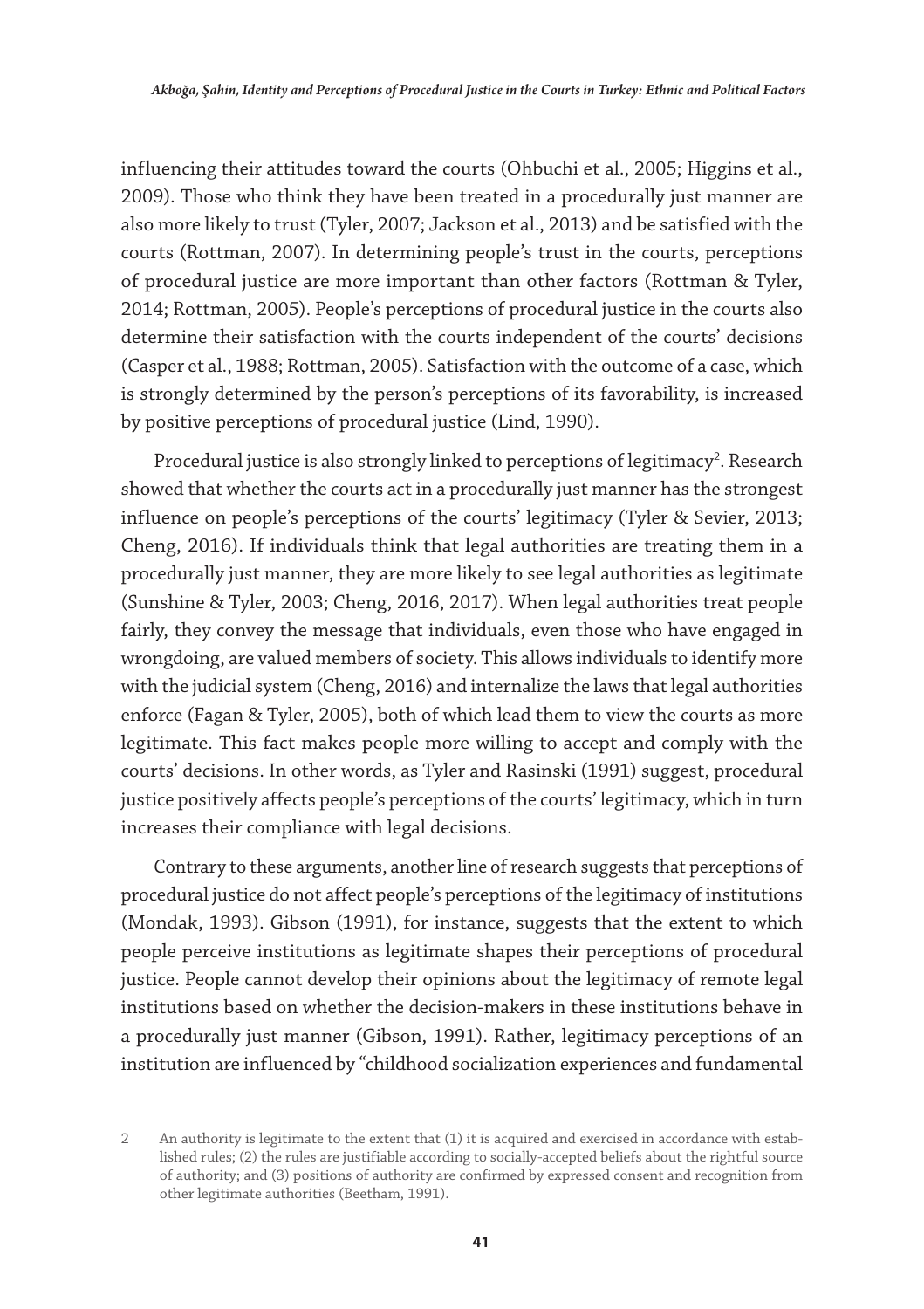political values as well as accumulated satisfaction or dissatisfaction with the institution's policy outputs" (Gibson, 1991, p. 633). When citizens do not believe in the legitimacy and uprightness of an institution, they would not have a reservoir of goodwill for this institution, regardless of the fairness of its decisions (Cann & Yates, 2008). Furthermore, as opposed to Tyler and Rasinski (1991), Gibson (1989) showed that people's perceptions of the courts' legitimacy increase their compliance with legal decisions, an effect independent of people's perceptions of procedural justice.

# Socio-Political Identities and People's Perceptions of Procedural Justice

Existing research revealed a relationship between people's perceptions of procedural justice and their identity. For example, procedural justice influences people's social identities (Bradford et al., 2015). Perceptions of procedural justice provide individuals with cues about their status or identity in society (Tyler & Blader, 2003). Fair treatment strengthens an individual's identification with the group that the legal authorities represent (Bradford et al., 2014). Therefore, procedural justice in the courts affects social identity, which in turn determines people's other attitudes towards the judicial system (Bradford et al., 2015). For instance, procedural justice has a positive impact on citizen identity, which influences individuals' perceptions of legitimacy (Bradford et al., 2015). However, negative perceptions might cause individuals to withdraw from the group to which the identity is attached and, therefore, not comply with the laws created by the government representing this group (McLean, 2017; Bradford et al., 2014).

Another line of research suggests that the extent to which an individual is identified with the group that the legal institutions represent influences his/her perceptions of procedural justice (Bradford et al., 2015; Lind & Tyler, 1988). This implies that the ability to identify with an authority increases one's perceptions of one's own status, which in turn positively contributes to one's perceptions of procedural justice (Lind & Tyler, 1988). Furthermore, identity which exists prior to individuals' experiences with the authorities, moderates the relationship between people's perceptions of procedural justice on the one hand, and their perceptions of legitimacy, cooperation, and trust, on the other hand (Bradford et al., 2015). For example, people identified with communities that are critical of the police are more sensitive to procedural justice while forming their judgments of legitimacy. Procedural justice has a greater impact on trust in the police for those who are more strongly identified with their own ethnic minority group (Murphy, 2013). Therefore,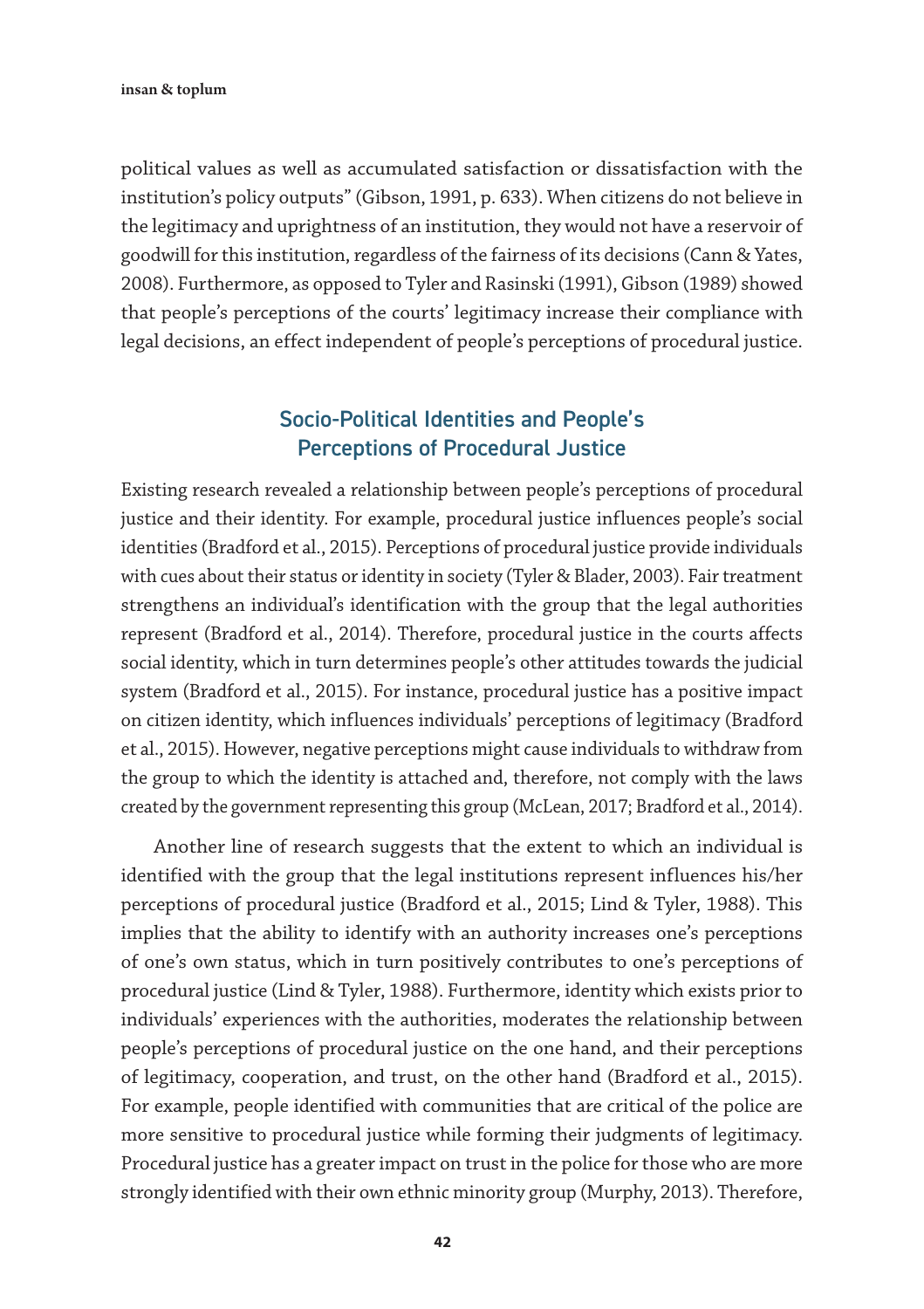procedural justice is particularly important to those who are marginalized in society (Antrobus et al., 2015; Murphy, 2013) because being treated fairly tells them that they are respected members of society.

### Being a Political Winner and Procedural Justice

Research demonstrated the effect of political identity on individuals' perceptions of state institutions (Casey, 1974; Norris, 1999; Hough et al., 2014; Ecevit & Karakoç, 2017). Conservatism for example is positively correlated with trust in the police (Silver and Pickett 2015). Hough et al. (2013) showed that affiliation with right-wing ideologies has a positive impact on esteem attributed to the police. Leftleaning individuals are more reluctant to attribute fairness to the police (Roche & Roux, 2017). In Belgium, voters of mainstream parties are more likely than voters of extreme right- or left-wing parties to express confidence in the judicial system (Parmentier & Vervaeke, 2011).

Similarly, being a political winner, which is an important form of political identity, shapes individuals' attitudes toward state institutions. Norris (1999) argued that people are less likely to be satisfied with state institutions if the political party they prefer consistently loses over successive elections. In countries included in her study, with the exception of France, individuals who voted for the incumbent parties displayed greater trust in state institutions (Norris, 1999). Ecevit and Karakoç (2017) revealed that voters of incumbent parties are more likely than voters of opposition parties to trust both the government and the parliament. Other research showed that in the U.S., those who vote for the winning presidential candidate are more likely to trust the government than are those who vote for an unsuccessful presidential candidate (Gershtenson et al., 2006; Anderson & LoTempio, 2002). In Europe, too, voters of incumbent parties are more likely than voters of opposition parties to trust the government and other state institutions (Newton, 1999).

Being a political winner also influences the ways in which people evaluate the judicial system. For instance, when the Democrat president was in power, Democrats were more likely than Republicans to feel that the Supreme Court improperly thwarted the people's will and to favor limiting the powers of the Supreme Court (Casey, 1974). Voters of incumbent parties in Nepal and Ghana are more likely than voters of opposition parties to trust the courts (Askvik et al., 2011; Sulemana & Issifu, 2015). Bühlmann and Kunz (2011) demonstrated that voters of incumbent parties have a higher probability of trusting the judicial system than voters of opposition parties.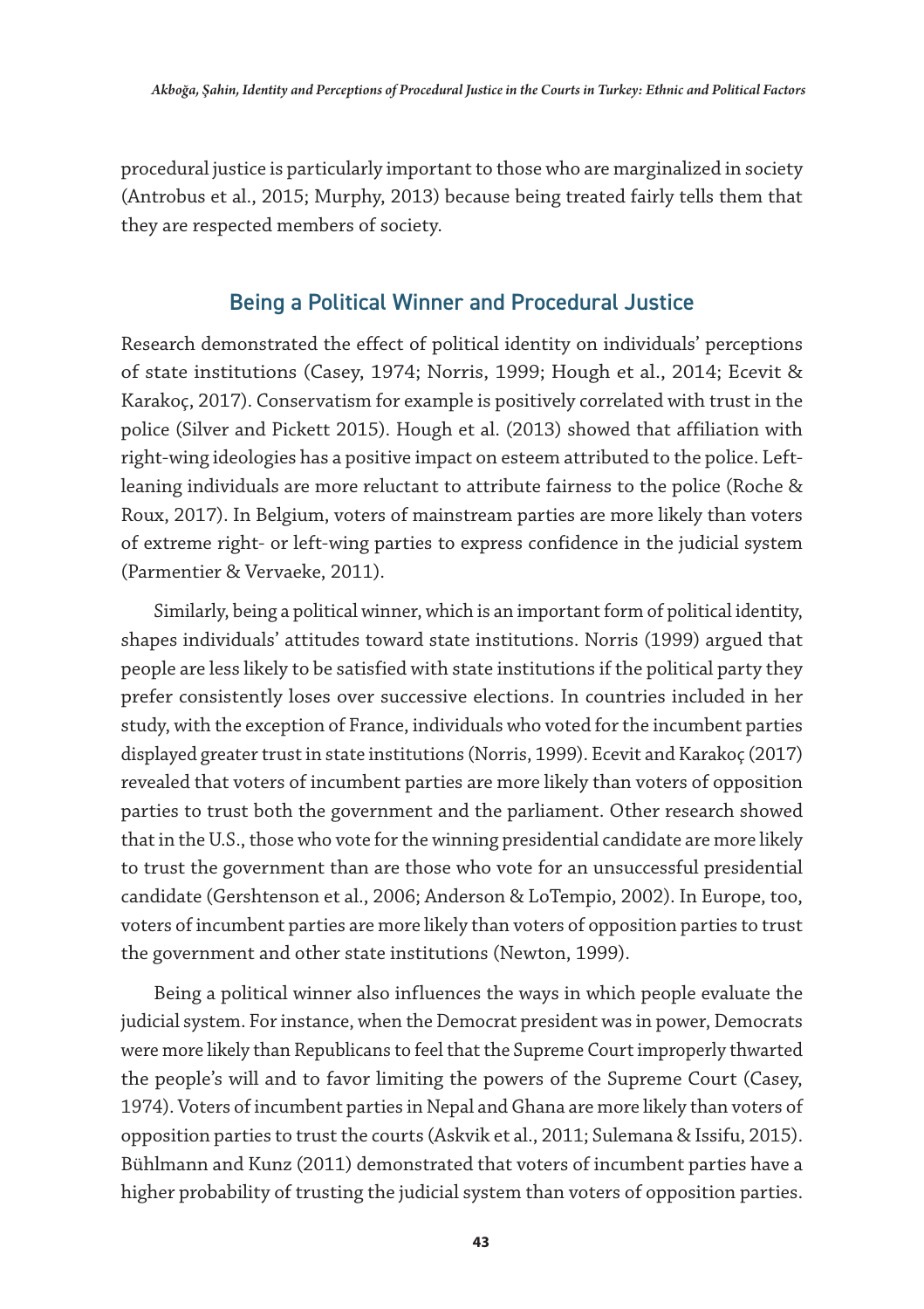Research on Taiwan also indicated that supporters of the policy-making majority are more likely to support the courts and perceive the judges as fair than are members of the political minority (Wu, 2017). In Turkey, voters of the incumbent Justice and Development Party (JDP) are more likely than voters of opposition parties to trust the courts, judges, prosecutors, and the police (Örselli, 2016; Authors' work). People's perceptions of procedural justice in the courts, which is one of the most important determinants of their other attitudes towards the courts (Rottman, 2005; Tyler, 2007), may therefore be influenced by whether they vote for incumbent or opposition parties – that is, whether they are political winners or losers.

#### Ethnic Identity and Procedural Justice

The relationship between identity and procedural justice is particularly relevant for ethnic minorities who are marginalized from society (Murphy, 2013). Accordingly, when ethnic minorities are not identified with the group that the courts represent, they are more likely to have negative views of procedural justice. Indeed, research points to the significant differences between ethnic groups in terms of their perceptions of procedural justice as well as their general perceptions of fairness in the courts (Baker et al., 2013, 2015; Higgins et al., 2009; Sun & Wu, 2006; Burke & Leben, 2007). For example, in the U.S., Blacks are more likely than Whites to perceive injustices in the courts (Henderson et al., 1997; Wenzel et al., 2003). Atkin-Plung et al. (2019) showed that race is the only significant determinant of perceptions of procedural justice in problem-solving courts. Blacks report lower perceptions of procedural justice compared to Whites. Even the presence of Black judges in the judicial system does not have a significant impact on Blacks' perceptions of procedural justice (Overby et al., 2005). Research in other places, such as Canada (Wortley, 1996; Wortley et al., 1997) and Europe (Jackson et al., 2013; Doerschler & Jackson, 2012), also demonstrated differences between racial and ethnic groups in terms of their perceptions of fairness in the judicial system. For example, Black Canadians are more likely than Chinese Canadians and Whites to perceive discrimination in the justice system (Wortley, 1996). In Portugal, Israel, Spain, Sweden, Hungary, and Bulgaria, most people think that the courts discriminate against different ethnic groups (Jackson et al., 2013).

#### Research Context and Hypotheses

The literature discussed above revealed that political winners have more positive views of state institutions than do political losers (Norris, 1999; Wu, 2017). The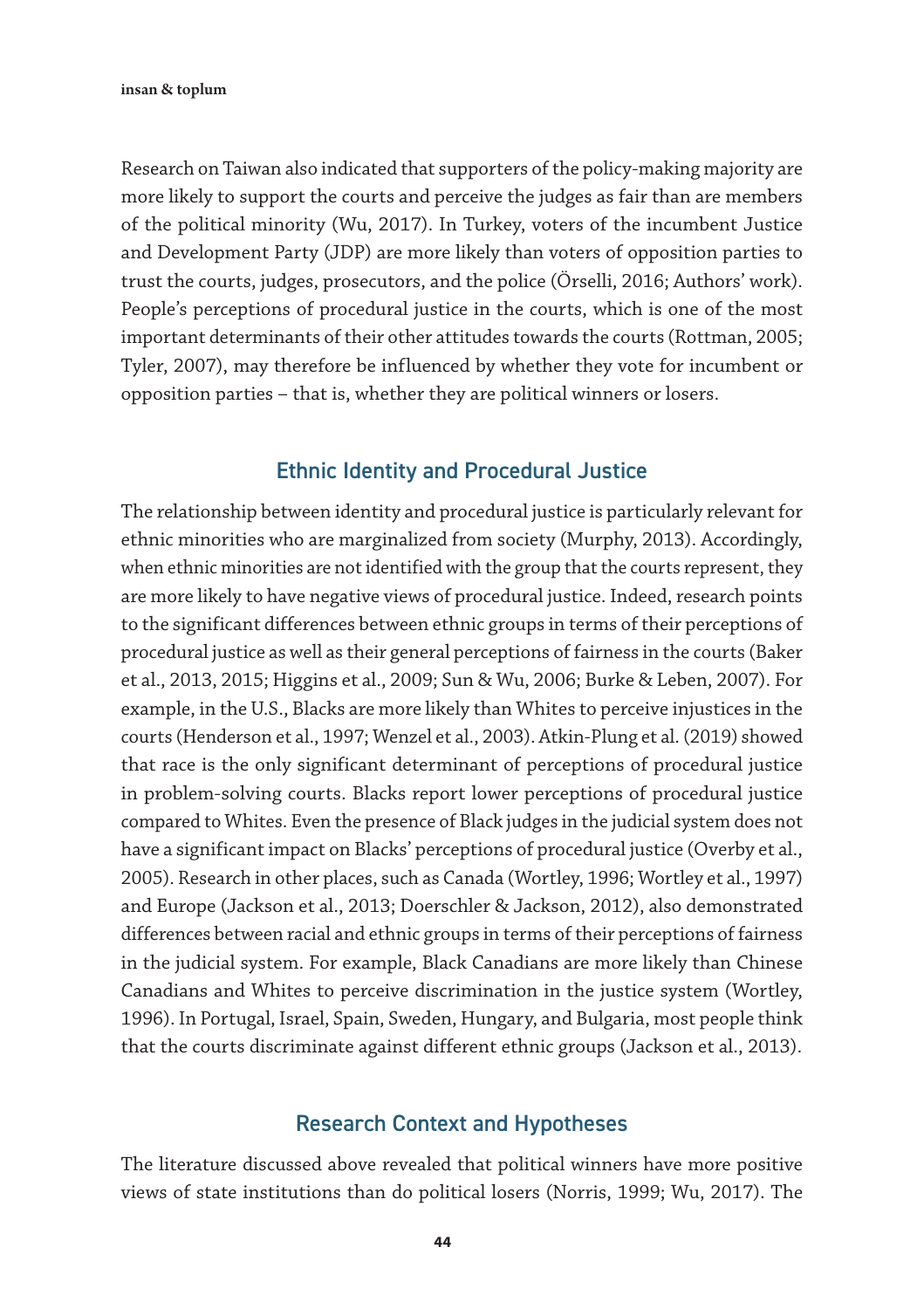ideological distance between the ruling party and the main opposition party in Turkey has increased considerably since the JDP came to power in 2002 (Yardimci-Geyikci, 2014). This ideological polarization created significant differences between voters of the incumbent party and voters of opposition parties in terms of their views of state institutions in general and the judicial system in particular (Örselli, 2016; Istanbul Bilgi University Center for Migration Research, 2018). We therefore suggest that being a political winner may affect how people perceive procedural justice in the courts in Turkey. The fact that the JDP has been successively ruling the country since 2002 might have caused voters of the incumbent party to identify more with the state while voters of opposition parties have become alienated from the state. When individuals identify with the group that legal institutions represent, they have an increased perception of their own status, which positively contributes to their perception of procedural justice (Lind & Tyler, 1988; Tyler & Blader, 2003). We therefore argue that identification with the state might have positively influence how voters of the incumbent party perceive procedural justice in the courts, as they think that the courts in Turkey are more likely to protect their interests. We test the following hypothesis:

#### H<sub>1</sub>: Political winners in Turkey are more likely than political losers to think that the *courts in Turkey are procedurally fair.*

The conflictual history between Kurds and the Turkish state provides fertile ground for studying whether ethnic minorities have more negative views than ethnic majorities about procedural justice in the courts. The Turkish state denied the existence of Kurds in Turkey until the end of the 1980s (Yegen, 2009) and considered the articulation of a separate Kurdish identity as a threat to nation-state building. Kurds were resettled, public manifestations of Kurdish identity were suppressed, and the state tried to assimilate Kurds under the rubric of the Turkish nation (Tezcur, 2010). This policy resulted in the securitization of the Kurdish Question, which meant the exclusion of the Kurdish Question from the ordinary political realm and the legitimization of the use of extraordinary measures, including extralegal violence (Kaliber & Tocci, 2010; Geri, 2016).

The 1980 military coup marked a new era in the relationship between Kurds and the Turkish state. Following the coup, Kurdish activists and politicians were radicalized through the PKK (the Kurdistan Workers' Party), which was founded in 1978. Following the escalation of the armed conflict between the state and the PKK after 1984, the state declared martial law in the southeast of Turkey in 1987 and imposed a state of emergency (OHAL) that became a form of violence causing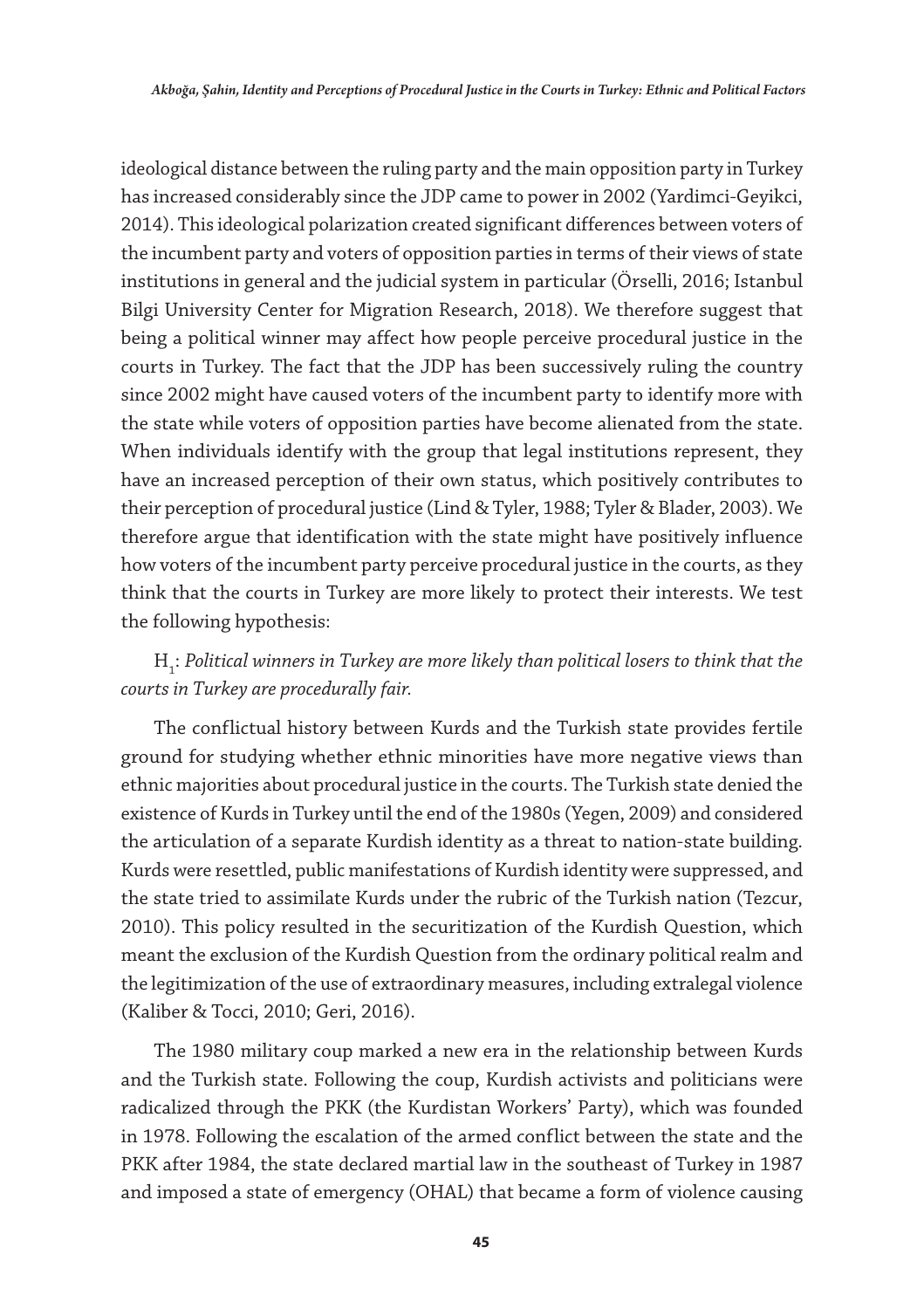social and economic problems (Özhan & Ete, 2009). This state of affairs witnessed forced migration, high unemployment rates among Kurds, unsolved murders, forced disappearances of Kurds under the custody of security forces, and other human rights violations committed by state officials (Goral et al., 2013; Kizilkan Kisacik, 2014).

Research showed that the strength of people's identification with the state (Murphy & Cherney, 2011) and the country's political and social context (Manning, 2010) might change the degree to which people see the state institutions as legitimate. The aforementioned literature also suggests that if people do not see the courts as legitimate, they have more negative views of procedural justice (Gibson, 1991). Furthermore, low levels of identification with an authority decrease people's perceptions of their own status, which negatively affects their perceptions of procedural justice (Lind & Tyler, 1988). The conflictual past between Kurds and the Turkish state has caused Kurds to identify less with state institutions than Turks do, which in turn may have caused Kurds to perceive the courts as less legitimate and, hence, procedurally less just. We therefore test the following hypothesis:

# H2 *: Kurds are less likely than Turks to think that the courts in Turkey are procedurally fair.*

However, some other identity factors might affect Kurds' perceptions of procedural justice in the courts. For example, voting for the JDP might create a positive effect on Kurds' perceptions of procedural justice. Indeed, past research showed that Kurds who voted for the JDP have higher levels of trust in state institutions than did Kurds who voted for opposition parties (Karakoç, 2013). Being an Alevi on the other hand might create a negative effect on Kurds' perceptions of procedural justice. While most Kurds (70%) adhere to Sunni Islam, approximately 30% consider themselves Alevis or Yezidis (Çelik, 2003). Alevis, who are the second largest belief group in Turkey after Sunni Islam adherents (Borovali & Boyraz, 2014), represent a religious minority that has faced discrimination from the state and the Sunni majority in Turkey (Açikel & Ateş, 2011). Past research indicated that the state's attitude towards Alevis has negatively shaped Alevis' perceptions of state institutions including the justice system (KONDA, 2010). We therefore test the following two hypotheses:

H<sub>3</sub>: Kurdish political winners have more positive perceptions of procedural justice in *the courts.*

H4 : *Alevi Kurds have more negative perceptions of procedural justice in the courts*.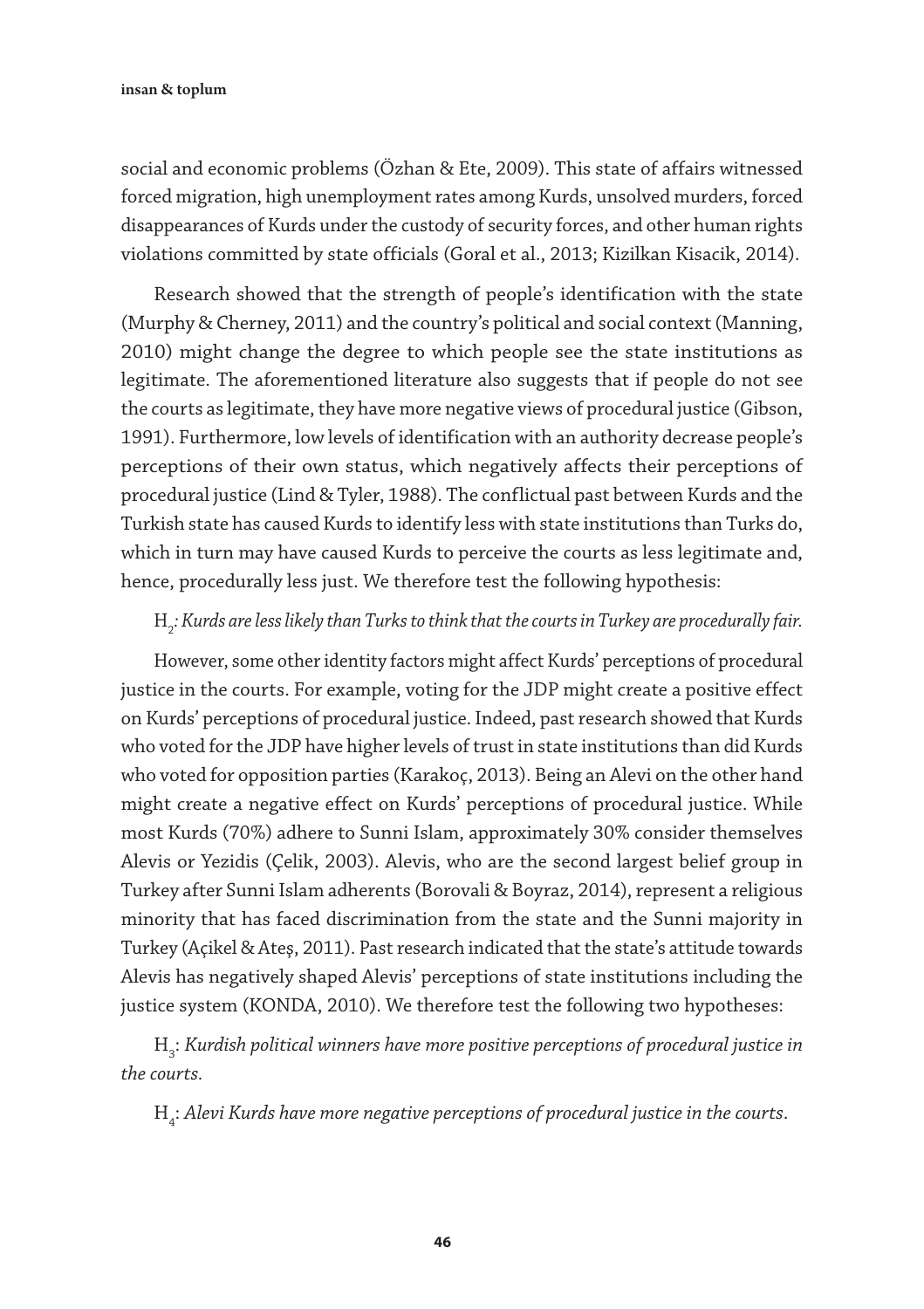#### **Methods**

#### Data

We collected the data for this research by using survey methodology. The Scientific and Technological Research Council of Turkey (TUBITAK) funded this national survey, which was conducted with 1,804 people who were at least 18 years old. Stratified random sampling was used to generalize the survey results to the overall population.3 In determining the sub-regions for sampling, this study benefited from the Turkish Statistical Institute's (TUIK) NUTS-12 system, which divides Turkey into 12 regions. We determined the number of participants in each region in proportion to the region's population. We then chose one urban center and one rural and/or semi-rural center from each sub-region. Appendix 1 shows the number of survey participants from each sub-region.

This national survey included questions that measure people's perception of democracy and the rule of law in Turkey. The questions about people's perceptions of procedural justice in the courts were in the rule of law section of the survey – 65 questions – and were written based on two sources: (1) interviews conducted with 60 people in five major cities in Turkey (Istanbul, Kayseri, Adana, Trabzon, and Diyarbakir), and (2) the rule of law categories created by the World Justice Project (WJP)4 . Survey questions were finalized after a pilot survey that was conducted with 100 people in five cities (Istanbul, Kayseri, Adana, Erzurum, and Diyarbakır) in Turkey.

For this research, TUIK provided 180 randomly sampled geographical areas and then beginning addresses were separately randomly sampled from within these areas. When the interviewer reached the address that TUIK randomly chose, s/he interviewed the person whose name started with a letter closer to 'A.' If that person was not at home, the interviewer visited the same address for the second time. If the person was not at home during the second visit, the interviewer visited the next address. Then, the interviewer visited every three addresses to her right for the next survey until 10 interviews were completed in each unit. Via this method, 1,804

<sup>3</sup> Our analyses demonstrate that our sample is nationally representative. According to Turkish Statistical Institute, in 2015, females comprised 49.83% of the population in Turkey, and the median age was 31. Females comprise 49.7% of our sample and the median age is 37. Turkish Statistical Institute does not collect data about ethnic and sectarian identity of the people in Turkey. Therefore, there is no comparable official data on Alevi and Kurdish people in Turkey.

<sup>4</sup> WJP uses eight categories to measure the rule of law. For this study, we focused on the following categories: "Fundamental Rights," "Criminal Justice," and "Civil Justice."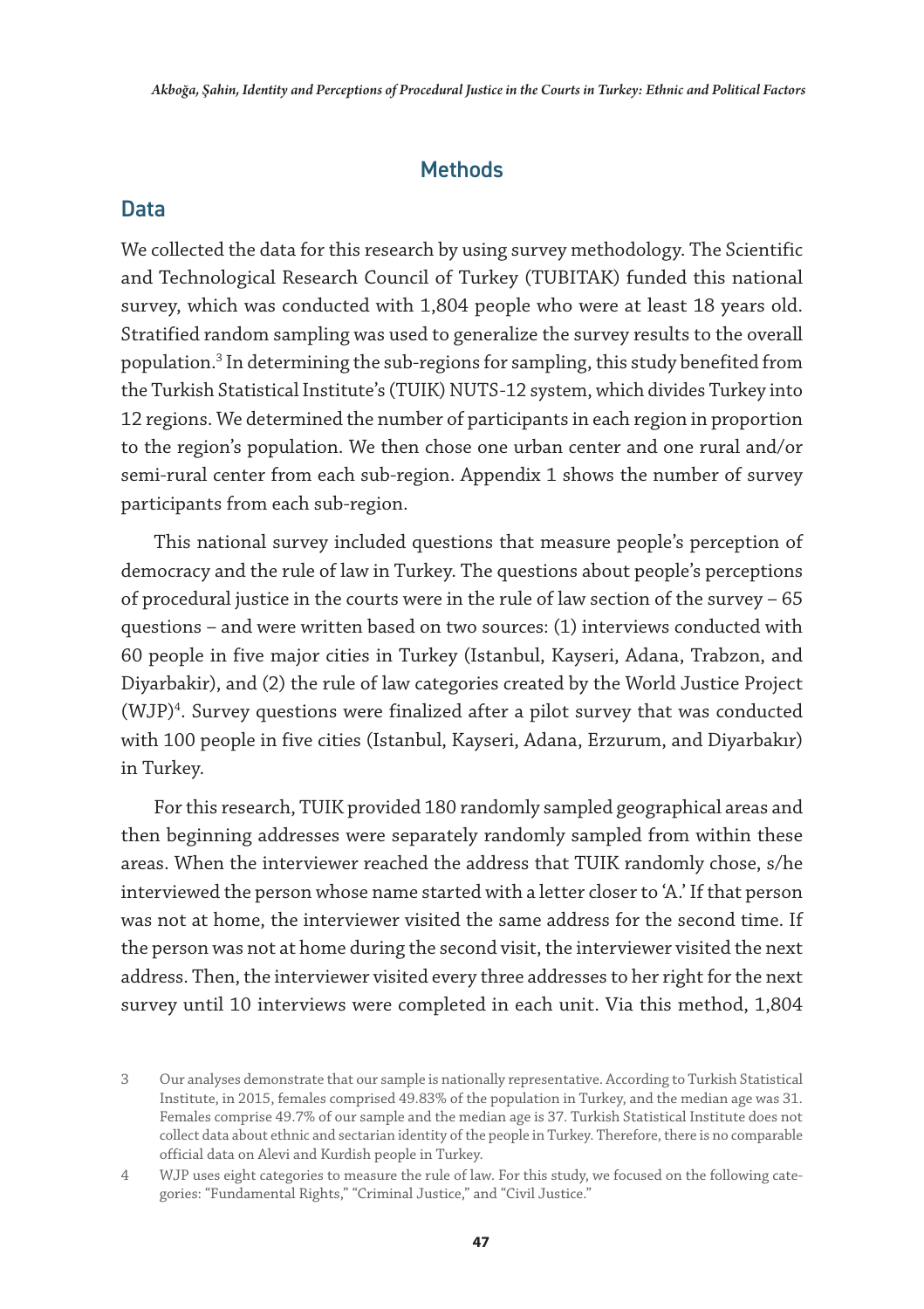surveys were completed between 4 March 2015 and 5 May 2015. All surveys were conducted face-to-face in participants' houses. The research team did not provide participants with any material or immaterial benefits for their participation in this research. The research company approached 2,653 people in order to conduct the survey with 1,804 people. Of these 2,653 people, 804 declined to participate and 45 quit the survey before its completion. The overall response rate for the survey was 67.99%. The shortest interview lasted 20 minutes while the longest one lasted 88 minutes. The average interview duration for the sample was 41 minutes.

#### Dependent Variable

While constructing the dependent variable in this research, we used two of Tyler's (2007) four key principles of procedural justice: *neutrality* describes the principle that decision makers make their decisions based on rules rather than personal opinions and *respect* for people and their rights describes the principle that people should be treated well, with courtesy and politeness, and their rights should be respected. To construct the dependent variable, *Procedural Justice*, we used five scale questions. The participants were provided with five statements. After each statement, they were given the question, "*To what extent do you agree with the following statement?*" and asked to provide a number ranging between "1" and "5," denoting their level of agreement with the statement. The dependent variable consists of the following questions, each of which corresponds to one of Tyler's principles of procedural justice, either neutrality or respect, as noted in parenthesis: (1) While giving a verdict, the courts in Turkey only take the law into account (*neutrality*); (2) In Turkey, the courts will not be affected by the defendant's/plaintiff's ethnic, religious, social or sexual identity (*neutrality*); (3) In Turkey, the basic rights of defendants are protected (*respect*); (4) In Turkey, the courts are not affected by the defendant's/plaintiff's economic status (*neutrality*); and (5) In Turkey, the judges do not issue unjust arrest decisions (*respect*). Principle component factor analysis of these five questions showed that they fall into one dimension with a high Cronbach Alpha (0.903) (see Appendix 2 for principal component analysis). Thus, we used these five variables to create a single composite variable. After a simple summation procedure of these five variables, the new variable was divided by five to construct the dependent variable. The dependent variable, *Procedural justice*, varies between "1' and '5," indicating *totally disagree* and *totally agree,* respectively.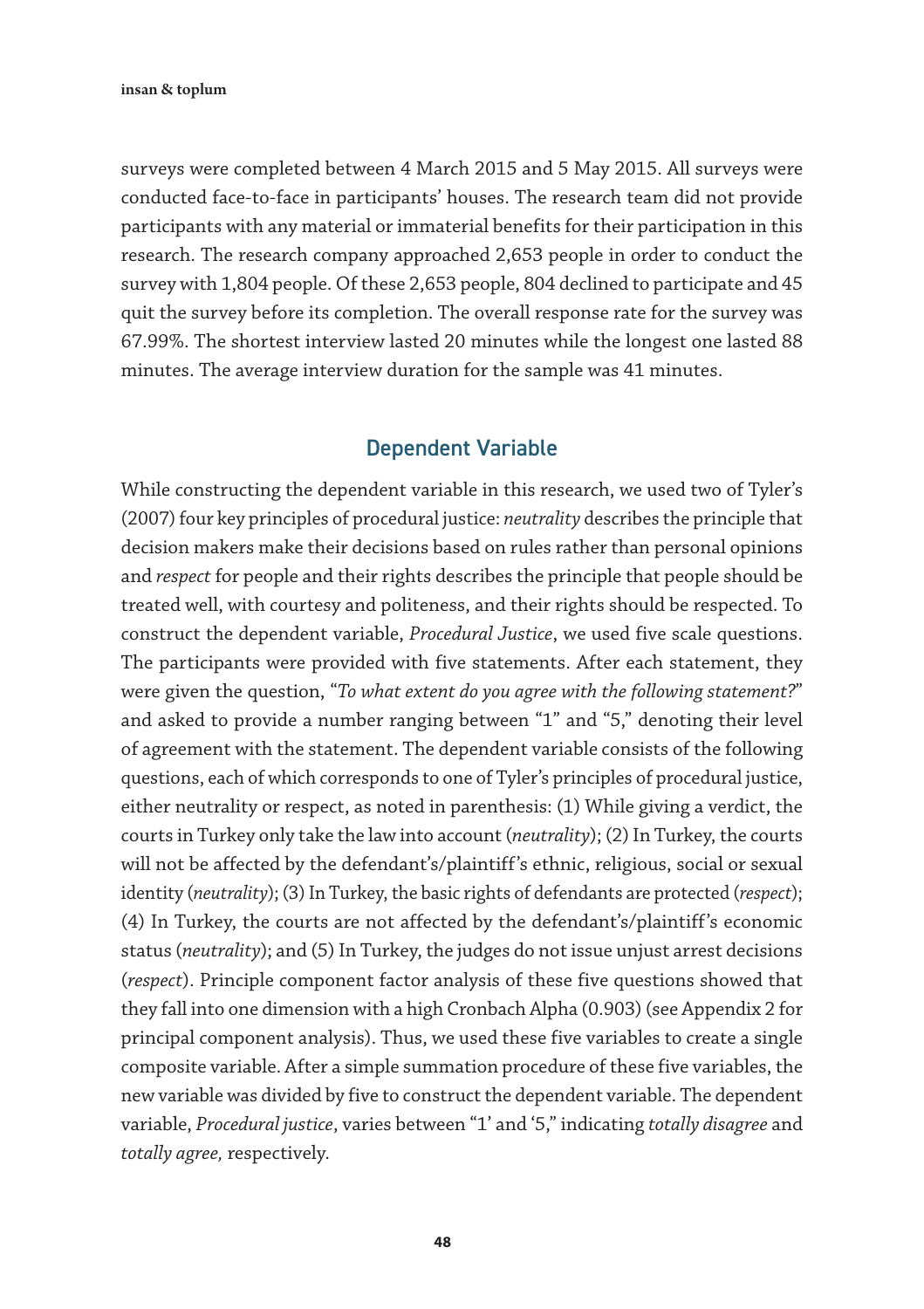#### Independent Variables

The first independent variable, *Kurdish identity*, is a categorical variable created using participants' answers to one question: "*Which ethnic group do you belong to*?" Participants who chose the "Kurd" option were coded as "1," while those who chose the "Turk" option were coded as "0." There were 69 people whose ethnic identity was neither Kurdish nor Turkish; these individuals were coded as "system missing," as this variable aims to measure the differences between Kurds and Turks in terms of their perceptions of procedural justice in the courts in Turkey.

The second independent variable used in the analysis is respondents' political identity. To identify whether the participant was a political winner or loser, we asked the following question: "*If there were general elections next Sunday, which political party would you vote for?*" Those expressing their intention to vote for, or who said they would be more inclined to vote for, the incumbent JDP were coded as "1." Those expressing their intention to vote for, or who said they would be more inclined to vote for, opposition parties were coded as "0." We named this variable *Political winner.5* This variable aims to measure whether being a political winner is related to people's perceptions of procedural justice in the courts in Turkey.

*Kurdish political winner* is third independent variable (Kurdish incumbent party voter  $= 1$ ; Other  $= 0$ ). This variable was created using a multiplication procedure in which the Political Winner variable (*Incumbent Party Voter = 1; Opposition Party Voter = 0*) was multiplied by the Kurdish Identity variable (*Kurd = 1; Turk = 0*). *Alevi Kurd* is the last independent variable (Alevi Kurd = 1; Other = 0). This variable was created using a multiplication procedure in which the Alevi identity (*Alevi = 1; Sunni = 0*) was multiplied by the Kurdish Identity variable (*Kurd = 1; Turk = 0*).

#### Control Variables

The control variables used in the analysis are as follows: *Age* (varying between 18 and 91), *Female* (female = 1; male = 0), *Education* (1 = no schooling; 2 = 5-year degree; 3 = 8-year degree; 4 = high school diploma; 5 = higher education), and *Household* 

<sup>5</sup> JDP and National Action Party (MHP) have become political allies (a.k.a. *Cumhur* Alliance) in the aftermath of the failed coup attempt in Turkey in July 2016. These two parties cooperated in June 2018 presidential elections and March 2019 municipal elections. However, when the original data was collected between March and May 2015, the alliance between these two parties did not exist. On the contrary, on several occasions, the MHP leadership harshly criticized the JDP leadership. Therefore, those who voted for the MHP were considered as political losers in the analyses.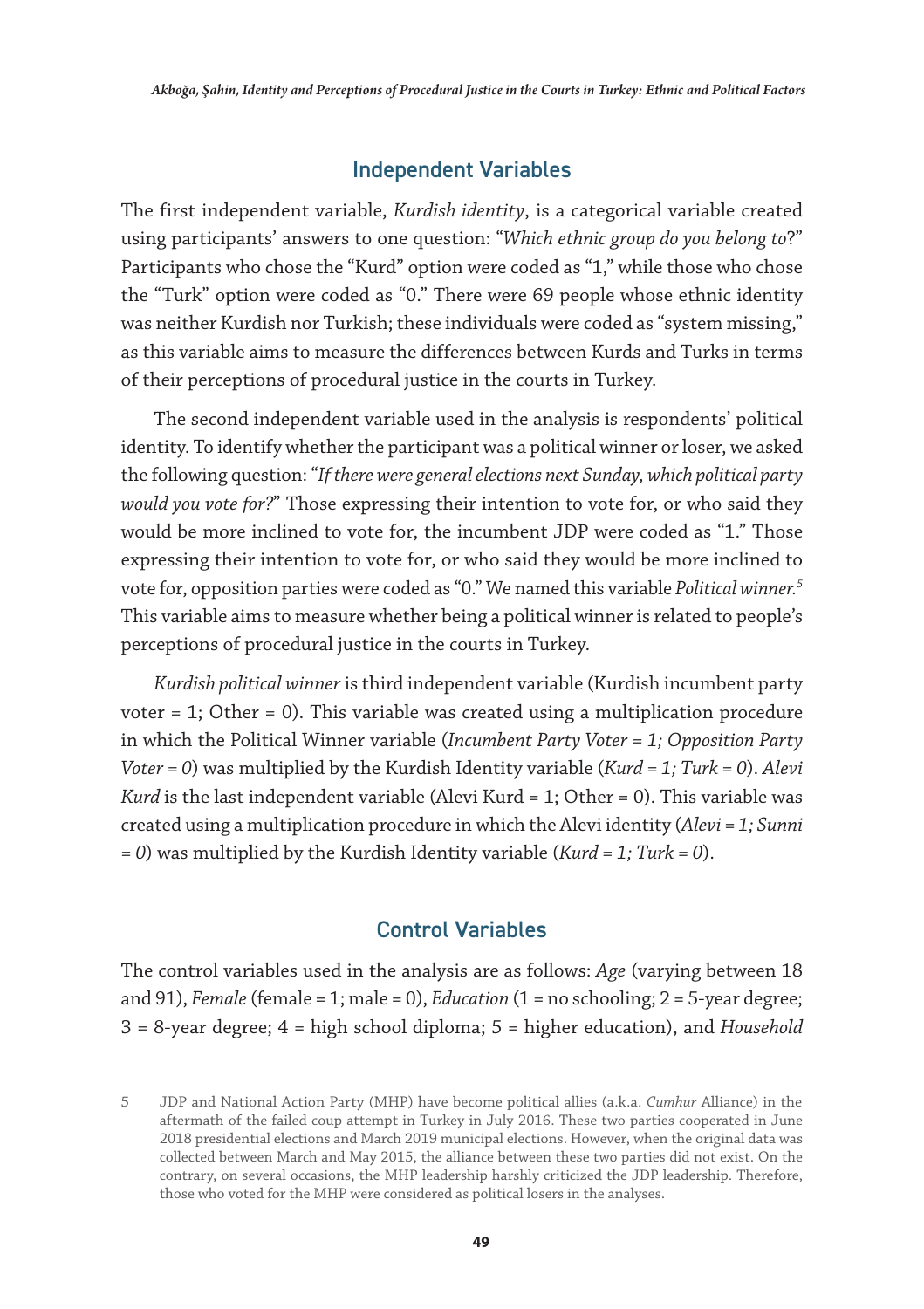*expenditure* (1 = under 500 Turkish Lira per month; 2 = 500-1000 Turkish Lira per month; 3 = 1000-1500 Turkish Lira per month; 4 = 1500-2000 Turkish Lira per month; 5 = 2500-3000 Turkish Lira per month; 6 = 3500-5000 Turkish Lira per month; 7 = 5000-7000 Turkish Lira per month; 8 = over 7,000 Turkish Lira per month). The *Household expenditure* variable intends to measure the participants' monthly household expenditures, which indicates their economic position.

#### **Findings**

Table 1 summarizes the descriptive statistics for all variables used in the analysis.

#### **Table 1**

| Variables                | Mean  | Std. Deviation | N    |
|--------------------------|-------|----------------|------|
| Procedural justice       | 2.85  | 1.13           | 1188 |
| Age                      | 39.15 | 13.93          | 1188 |
| Female                   | 0.49  | .50            | 1188 |
| Household expenditure    | 3.38  | 1.20           | 1188 |
| Education                | 3.22  | 1.20           | 1188 |
| Kurdish identity         | .19   | .39            | 1188 |
| Political winner         | .38   | .48            | 1188 |
| Kurdish political winner | .03   | .19            | 1188 |
| Alevi Kurd               | .02   | .14            | 1188 |

*Descriptive Statistics for Variables (N=1804)*

Table 2 provides mean scores of the dependent variable for key independent variables. Accordingly, Kurds and political losers have lower scores than do Turks and political winners, respectively. The mean score for Kurds is 2.08 while the mean score for Turks is 2.98. The mean score for political losers is 2.39 while the mean score for political winners is 3.59. The mean score for Kurdish political winners is 2.9 and the mean score for Alevi Kurds is 1.67.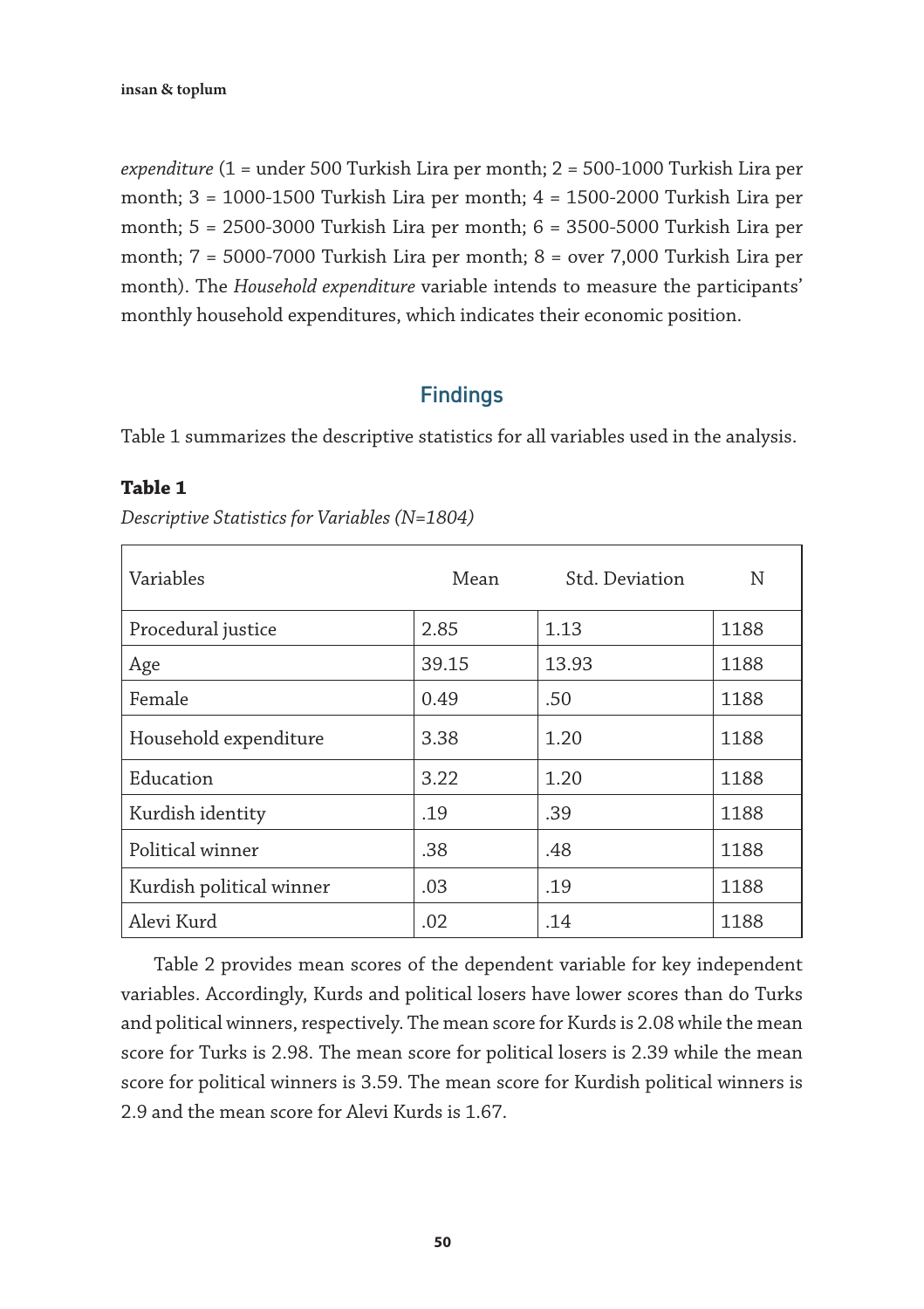### **Table 2**

*Mean Score of the Dependent Variable for Independent Variables*

| Identity                 | Mean |
|--------------------------|------|
| Turkish identity         | 2.98 |
| Kurdish identity         | 2.08 |
| Political loser          | 2.39 |
| Political winner         | 3.59 |
| Kurdish political winner | 2.90 |
| Alevi Kurd               | 1.67 |

To test our four hypotheses, we conducted a multivariate regression analysis. In our analysis, we used the ordinary least squares (OLS) method. Overall, the results support Hypotheses 1 and 2 while failing to support Hypotheses 3 and 4.

# **Table 3**

*Multivariate Regression Analysis* 

|                               | Model 1                  |            | Model 2                  |            |
|-------------------------------|--------------------------|------------|--------------------------|------------|
|                               | Coefficient <sup>a</sup> | <b>VIF</b> | Coefficient <sup>a</sup> | <b>VIF</b> |
| (Constant)                    | 2.812 (.176)             |            | 2.908 (.167)             |            |
| Age                           | $-.001(.002)$            | 1.139      | $-.006^*(.002)$          | 1.228      |
| Female                        | .090(.066)               | 1.046      | $-.024(.056)$            | 1.081      |
| Household expenditure         | $.088^{\circ}$ $(.028)$  | 1.095      | .032(.024)               | 1.111      |
| Education                     | $-.073$ (.030)           | 1.258      | $-.049(.026)$            | 1.382      |
| Kurdish identity              |                          |            | $-.729***$ (.093)        | 1.737      |
| Incumbent party voter         |                          |            | $1.041***$ $(.061)$      | 1.215      |
| Kurdish incumbent party voter |                          |            | $-.049(.177)$            | 1.415      |
| Alevi Kurd                    |                          |            | $-.232(.189)$            | 1.192      |
| Adjusted R2                   | .010                     |            | .314                     |            |

Dependent Variable: Perceptions of Procedural Justice

a. Entries are coefficients of multivariate linear regressions with standard errors in parentheses.

 $*$  p<0.05; \*\*\*p<0.001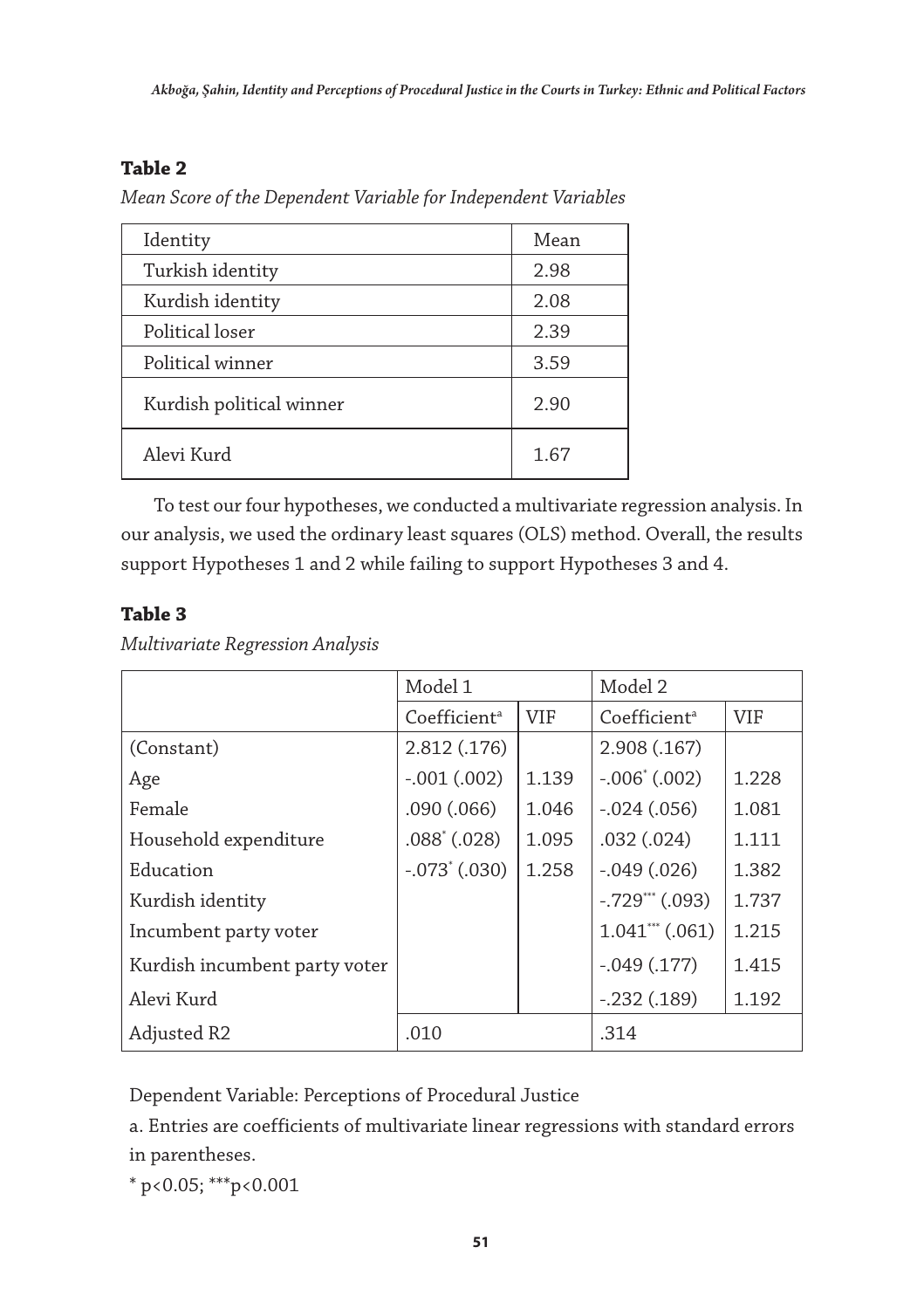insan & toplum

Table 3 displays the results of the regression analysis along with variance inflation factor (VIF) scores. Both models were tested and found to be free of problems of multicollinearity. Model 1 presents our base model, which includes the *Age*, *Female*, *Household expenditure*, and *Education* variables. *Household expenditure* variable has a positive and significant effect on the dependent variable. As their economic status gets better, people become more likely to think that the courts in Turkey are procedurally fair (p < 0.05). Education has a negative effect on people's perceptions of procedural justice. The more educated one is, the less likely one is to hold positive views about the fairness of the courts in Turkey (p < 0.05). *Age* and *Female* do not have a significant effect on the dependent variable in Model 1.

Model 2 introduces the following variables: *Political winner*, *Kurdish identity*, *Kurdish political winner*, and *Alevi Kurd*. *Age* (p < 0.05) variable is significant in this model. Older people are slightly less likely to have negative perceptions of procedural justice in the courts. *Education* and *Household expenditure*, which had a significant effect in Model 1, lost their significance in Model 2. The effect of *Political winner* on the dependent variable is significant and positive ( $p < 0.001$ ). That is, political winners are more likely than political losers to think that the courts in Turkey are procedurally fair. This finding supports the first hypothesis that *political winners in Turkey are more likely than political losers to think that the courts in Turkey are procedurally fair.* The analysis also indicated that *Kurdish identity* has a significant effect on people's perceptions of procedural justice ( $p < 0.001$ ). Kurds are less likely than Turks to think that the courts in Turkey are procedurally fair. This finding supports the second hypothesis that *Kurds are less likely than Turks to think that the courts in Turkey are procedurally fair*.

The effect of *Kurdish political winner* on the dependent variable is not significant, suggesting that voting for the incumbent JDP does not influence Kurds' perceptions of procedural fairness in the courts in Turkey. Therefore, the analysis does not provide support for the third hypothesis that *Kurds who voted for the JDP have more positive perceptions of procedural justice in the courts*. In other words, being a political winner does not have a significant positive effect on Kurds' perceptions of procedural justice in the courts in Turkey. The *Alevi Kurd* variable also does not have a significant effect in the model. Being Alevi does not have a significant effect on Kurds' perception of procedural justice in the courts in Turkey. This finding does not provide support for the fourth hypothesis that *Alevi Kurds have more negative perceptions of procedural justice in the courts*.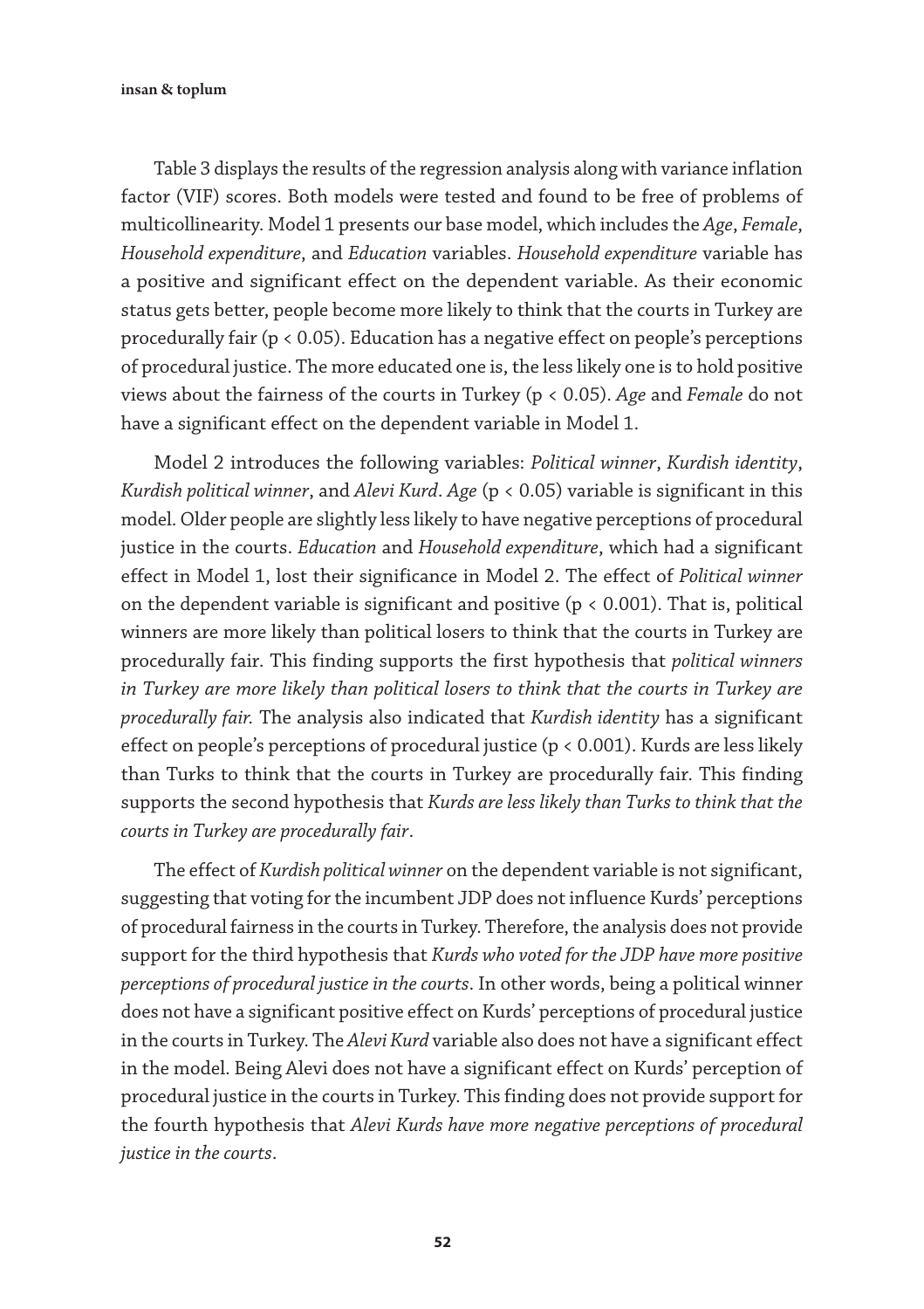#### Discussion and Conclusion

The major findings of this research are as follows: *First*, Kurds are less likely than Turks to think that the courts in Turkey are procedurally fair. *Second*, status as a political winner or loser is another factor determining people's perceptions of procedural justice in the courts in Turkey. Voters of the incumbent party (political winners) are more likely than voters of opposition parties (political losers) to think that the courts are procedurally fair. *Third*, being a political winner or being an Alevi does not have a significant effect on Kurds' perceptions of procedural justice in the courts in Turkey. Our findings, therefore, demonstrate that the fault lines between Turks and Kurds and between JDP supporters and JDP opponents are instrumental in understanding people's perceptions of procedural justice in the courts.

The historical overview of the relationship between Kurds and the Turkish state revealed that the nation-state building process in Turkey has excluded or discriminated against Kurds in Turkey, causing them to position themselves against – and, therefore, to be less identified with – the state, which according to Kurds represents the Turkish majority. Drawing from the research on the relationship between identity and procedural justice (Bradford et al., 2015; Lind & Tyler, 1988), we suggest that low levels of identification with the state and the majority ethnic group that the state represents have caused Kurds to perceive state institutions, including the courts, as the protector of the rights of the Turkish majority. Kurds, therefore, have more negative views of procedural justice in the courts regardless of whether they are Alevi or vote for the JDP.

Previous research also demonstrated that procedural justice is particularly important for marginalized groups (Murphy, 2013; Antrobus et al., 2015) and that there is a positive correlation between the perceptions of legitimacy and the perceptions of procedural justice (Gibson, 1991; Tyler & Rasinski, 1991; Cann & Yates, 2008; Cheng, 2016). Gibson (1991), for example, argued that individuals' perceptions of the legitimacy of an institution have an important effect on their perceptions of procedural justice regarding that institution. We argue that the historical relationship between the state and Kurds is strongly related to the question of legitimacy. Because Kurds have a problematic relationship with the state and therefore position themselves against state institutions, they are very likely to hold negative views about the legitimacy of state institutions, including the courts. For example, research showed that Kurds grant less legitimacy than Turks to the police in Turkey (Roche et al., 2018; Kırmızıdağ, 2015). Therefore, we argue that the fact that Kurds hold significantly lower perceptions of procedural justice of the courts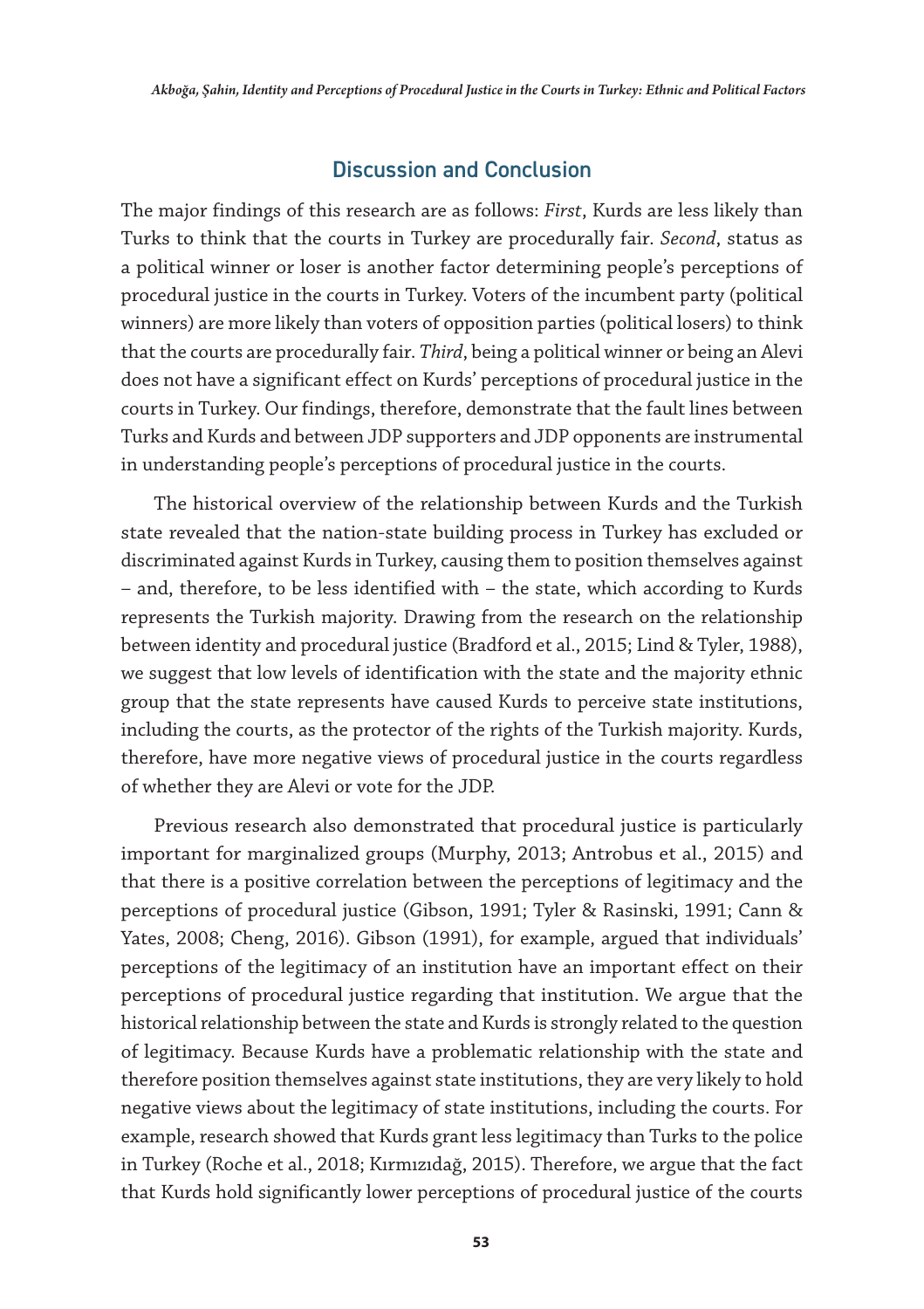insan & toplum

in Turkey than Turks may imply that Kurds' perceptions of the legitimacy of the courts in Turkey is also low.

Our research also showed that voters of opposition parties in Turkey have more negative perceptions of procedural justice in the courts in Turkey than do voters of the incumbent party. The fact that the current government in Turkey has been in power without interruption since November 2002 might be causing voters of opposition parties to think that the state and the JDP have begun to merge. As suggested by previous research, individuals' level of identification with the group that the legal institutions represent shapes their perceptions of procedural justice (Bradford et al., 2015; Lind & Tyler, 1988). We argue that voters of opposition parties in Turkey have become less identified with state institutions, which they are increasingly seeing as the representative of the voters of the incumbent party and as acting in accordance with the interests of the voters of the incumbent government. This situation might cause voters of opposition parties to perceive the courts in Turkey as procedurally less fair.

In line with the existing literature (Bradford et al., 2014; Tyler & Blader, 2003), our study suggests a negative impact of people's perceptions of procedural justice on their identity. As mentioned above, perceptions of procedural justice provide individuals with cues about their status or identity in society (Tyler & Blader, 2003). Procedurally unjust treatment by the courts weakens individuals' perceptions of social status in society (Bradford et al., 2014), which in turn determines their other attitudes towards the judicial system. The finding that Kurds and voters of opposition parties have more negative perceptions of procedural justice indicates that these groups are more likely than Turks and voters of the incumbent party to have negative perceptions of their general status in society. In other words, Kurds and voters of opposition parties might feel that they are increasingly marginalized in society, which might cause these groups to develop an overall negative attitude toward the judicial system.

This study is the first research on the determinants of procedural justice in the courts in Turkey. By showing that socio-political identities affect people's perceptions of procedural justice in the courts, this research paves the way for future empirical studies on socio-legal issues in Turkey. In line with previous research that demonstrated the effect of citizens' real-life experiences on their perceptions of the courts (Wortley, 1996; Sun & Wu, 2006; Higgins et al., 2009), how these experiences shape people's views of procedural justice in Turkey is an important question for future research. This research also encourages similar research in the Middle Eastern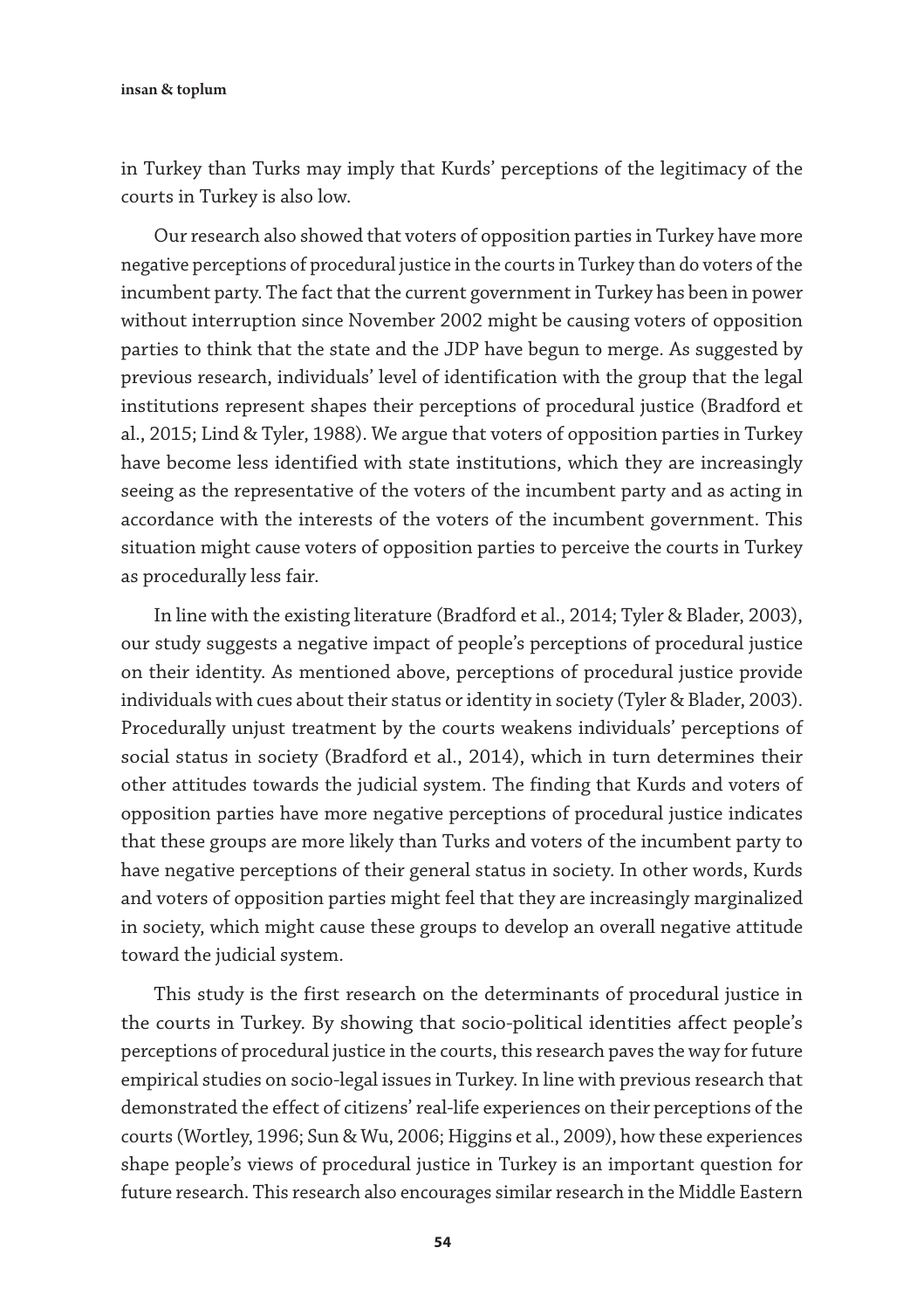countries divided by ethnic, religious, and political cleavages as it points out the significance of identity on people's attitudes toward the judicial system.

# References | Kaynakça

- Açikel, F., & Ateş, K. (2011). Ambivalent citizens: The Alevi as the 'authentic self" and the 'stigmatized other' of Turkish nationalism. *European Societies, 13*(5), 713-733. doi: 10.1080/14616696.2011.597868
- Anderson, C. J., & LoTempio, A.J. (2002). Winning, losing, and political trust in America. *British Journal of Political Science 32*(2), 335-351. doi:10.1017/S0007123402000133
- Antrobus, E., Bradford, B., Murphy, K., & Sargeant, E. (2015). Community norms, procedural justice, and the public's perceptions of police legitimacy. *Journal of Contemporary Criminal Justice, 31*(2), 151-170. doi: 10.1177/1043986214568840
- Askvik, S., Jamil, I., & Dhakal, T.N. (2011). Citizens' trust in public and political institutions in Nepal. *International Political Science Review, 32*(4), 417-437. doi: 10.1177/0192512110377437
- Atkin-Plunk, C.A., Peck, J.H., & Armstrong, G.S. (2019). Do race and ethnicity matter? An examination of racial/ethnic differences in perceptions of procedural justice and recidivism among problem-solving court clients. *Race and Justice*, *9*(2), 151-179. doi: 10.1177/2153368717691800
- Baker, T., Pelfrey, W.V., Bedard, L., & Dhungana, K., Gertz, M., & Golden, K. (2013). Female inmates' procedural justice perceptions of the police and courts: Is there a spill-over of police effects? *Criminal Justice and Behavior, 41*(2), 144-162. Doi: 10.1177/0093854813497479
- Baker, T., Pickett, J.T., Amin, D.M., Golden, K., Dhungana, K., Gertz, M., & Bedard, L. (2015). Shared race/ ethnicity, court procedural justice, and self– regulating beliefs: A study of female offenders. *Law & Society Review, 4*9(2), 433-466. doi: 10.1111/lasr.12137
- Beetham, D. (1991). *The legitimation of power.* Macmillan.
- Bilgiç, S., Akyürek, S., & Köydemir, S. (2015). *Türkiye'de yargıya toplumsal bakış [Public perceptions of the judiciary in Turkey]*. BİLGESAM Yayınları.
- Borovalı, M., & Boyraz, C. (2014). Turkish secularism and Islam: A difficult dialogue with Alevis. *Philosophy and Social Criticism, 40*(4-5), 479-488. doi: 10.1177/0191453714522476
- Bradford, B., Murphy, K., & Jackson, J. (2014). Officers as mirrors: Policing, procedural justice and the (re) production of social identity. *British Journal of Criminology, 54*(4), 527-550. doi: 10.1093/bjc/azu021
- Bradford, B., Hohl, K., Jackson, J., & MacQueen, S. (2015). Obeying the rules of the road: Procedural justice, social identity and social compliance. *Journal of Contemporary Criminal Justice, 31*(2), 171-191. doi: 10.1177/1043986214568833
- Burke, K., & Leben, S. (2007). Procedural fairness: A key ingredient in public satisfaction. *Court Review*, *44*(2), 4-25.
- Bühlmann, M., & Kunz, R. (2011). Confidence in the judiciary: Comparing the independence and legitimacy of judicial systems. *West European Politics*, *34*(2), 317-345. doi: 10.1080/01402382.2011.546576
- Cann, D.M., & Yates, J. (2008). Homegrown institutional legitimacy: Assessing citizens' diffuse support for state courts. *American Politics Research*, *36*(2), 297-329. doi: 10.1177/1532673X07308737
- Casey, G. (1974). The Supreme Court and myth: An empirical investigation. *Law & Society Review, 8*(3), 385- 420. doi: 10.2307/3053081
- Casper, J. D., Tyler, T., & Fisher, B. (1988). Procedural justice in felony cases. *Law & Society Review, 22*(3), 483-508. doi: 10.2307/3053626
- Çelik, A. B. (2003). Alevis, Kurds and hemşehris: Alevi Kurdish revival in the nineties. In P. J. White, and J. Jongerden (Eds.) *Turkey's Alevi enigma: A comprehensive overview,* ed. 141-158. Brill.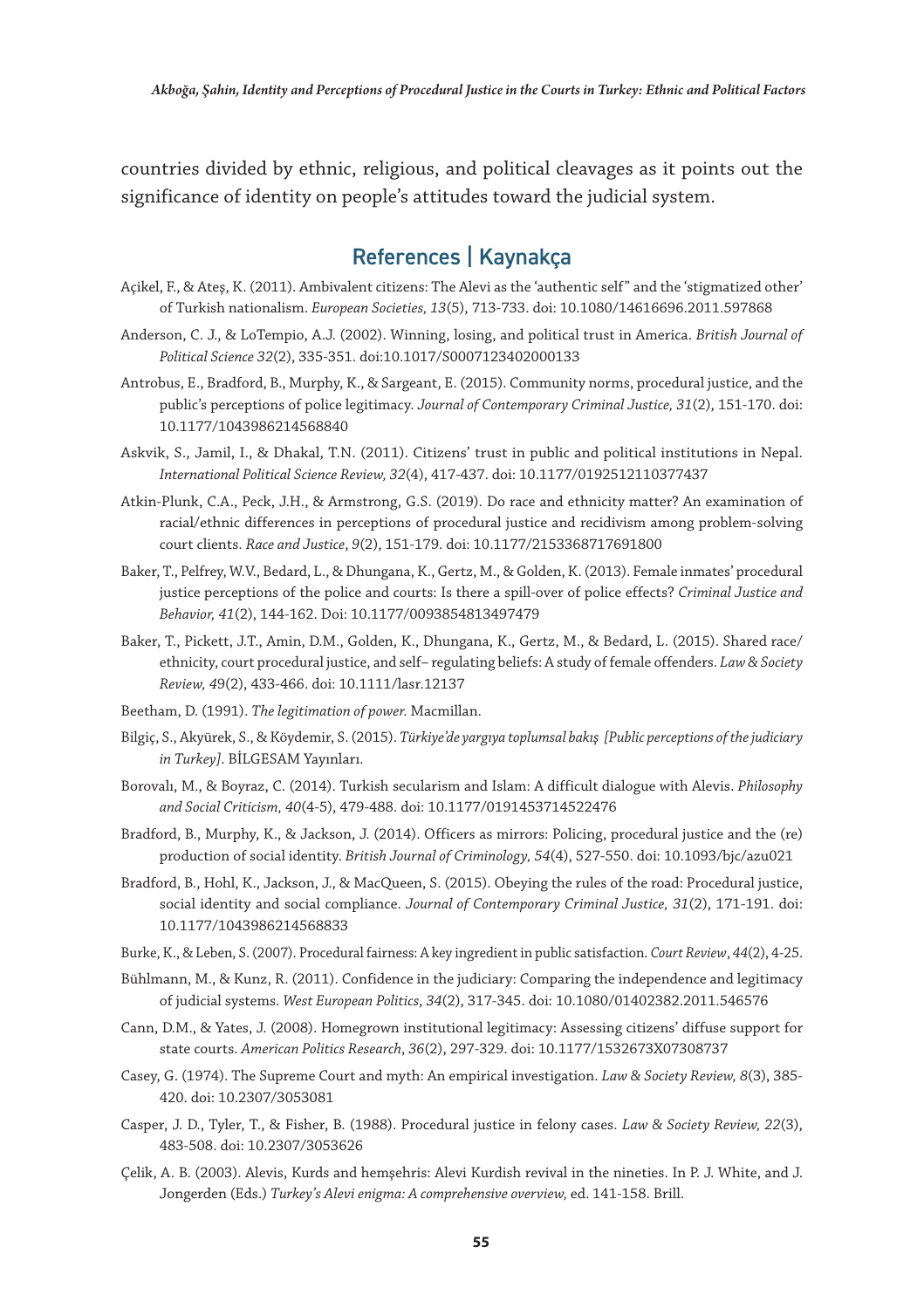- Cheng, K.K. (2016). Legitimacy in a postcolonial legal system: public perception of procedural justice and moral alignment toward the courts in Hong Kong. *Law & Social Inquiry, 43*(1), 1-17. doi: 10.1111/lsi.12253
- Cheng, K.K. (2017). Prosecutorial procedural justice and public legitimacy in Hong Kong. *British Journal of Criminology, 57*(1), 94-111. doi: 10.1093/bjc/azv106
- Doerschler, P., & Irving, P.J. (2012). Do muslims in Germany really fail to integrate? Muslim integration and trust in public institutions. *International Migration & Integration, 13*(4), 503-523. doi: 10.1007/ s12134-011-0220-6
- Ecevit, Y.A., & Karakoç, E. (2017). The perils of semi-presidentialism: Confidence in political institutions in contemporary democracies. *International Political Science Review, 38*(1), 4-20. doi:10.1177/0192512115599243
- Fagan, J., & Tyler, T.R. (2005). Legal socialization of children and adolescents. *Social Justice Research, 18*(3), 217-41. doi: 10.1007/s11211-005-6823-3
- Geri, M. (2016). From a history of exclusion to the securitization of the Kurdish issue: A step of democratic regression in Turkey. *Muslim World Journal of Human Rights, 13*(1), 25-43. doi: 10.1515/mwjhr-2016-0006
- Gershtenson, J., Ladewig, J., & Plane, D.L. (2006). Parties, institutional control, and trust in government. *Social Science Quarterly, 87*(4), 882-902. doi: 10.1111/j.1540-6237.2006.00441.x
- Gibson, J. (1989). Understandings of justice: institutional legitimacy, procedural justice, and political tolerance. *Law & Society Review, 23*(3), 469-496. doi: 10.2307/3053830
- Gibson, J. (1991). Institutional legitimacy, procedural justice, and compliance with Supreme Court decisions: A question of causality. *Law & Society Review*, *25*(3) 631-636. doi: 10.2307/3053730
- Göral, Ö., S., Işık, A., & Kaya, O. (2013). *The unspoken truth: Enforced disappearances*. Truth Justice Memory Center.
- Gülener, S., & Türkölmez, İ. R. (2018). A literature review about "judicial trust". *International Journal of Political Studies, 4*(1), 49-59. doi: 10.25272/j.2149-8539.2018.4.1.04
- Henderson, M.L., Cullen, F.T., Cao, L., Browning, S.L., & Kopache, R. (1997). The impact of race on perceptions of criminal injustice. *Journal of Criminal Justice, 25*(6), 447-462. doi: 10.1016/S0047-2352(97)00032-9
- Higgins, G.E., Wolfe, S.E., Mahoney, M., & Walters, N.M. (2009). Race, ethnicity, and experience: Modeling the public's perceptions of justice, satisfaction, and attitude toward the courts. *Journal of Ethnicity in Criminal Justice, 7*(4), 293-310. doi: 10.1080/15377930903382282
- Hough, M., Bradford, B., Jackson, J., & Roberts, J.V. (2013)*. Attitudes to sentencing and trust in justice: Exploring trends from the crime survey for England and Wales*. Ministry of Justice.
- Hough, M., Bradford, B., & Jackson, J. (2014). Trust in justice and the legitimacy of legal authorities: Topline findings from a European comparative study. In S. Body-Gentrot, M. Hough, K. Kereszi, R. Levy, & S. Snacken (Eds.) *The Routledge handbook of European criminology* (pp. 243-265). Routledge.
- Istanbul Bilgi University Center for Migration Research. (2018). Türkiye'de kutuplaşmanın boyutları araştırması [Research on dimensions of polarizarion in Turkey]. Retrieved from https://goc.bilgi.edu.tr/media/ uploads/2018/02/05/bilgi-goc-merkezi-kutuplasmanin-boyutlari-2017-sunum.pdf
- Jackson, J., Kuha, J., Hough, M., Bradford, B., Hohl, K., & Gerber, M.M. (2013). Trust and legitimacy across Europe: A fidicua report on comparative public attitudes toward legal authority. Retrieved from https:// papers.ssrn.com/sol3/papers.cfm?abstract\_id=2272975
- Kaliber, A., & Tocci, N. (2010). Civil society and transformation of Turkey's Kurdish Question. *Security Dialogue, 41*(2), 91-215. doi: 10.1177/0967010610361890
- Karakoç, E. (2013). Ethnicity and trust in national and international institutions: Kurdish attitudes toward political institutions in Turkey. *Turkish Studies, 14*(1), 92-114. doi: 10.1080/14683849.2013.766986
- Kırmızıdağ, N. (2015). *Research on public trust in the police in Turkey*. TESEV.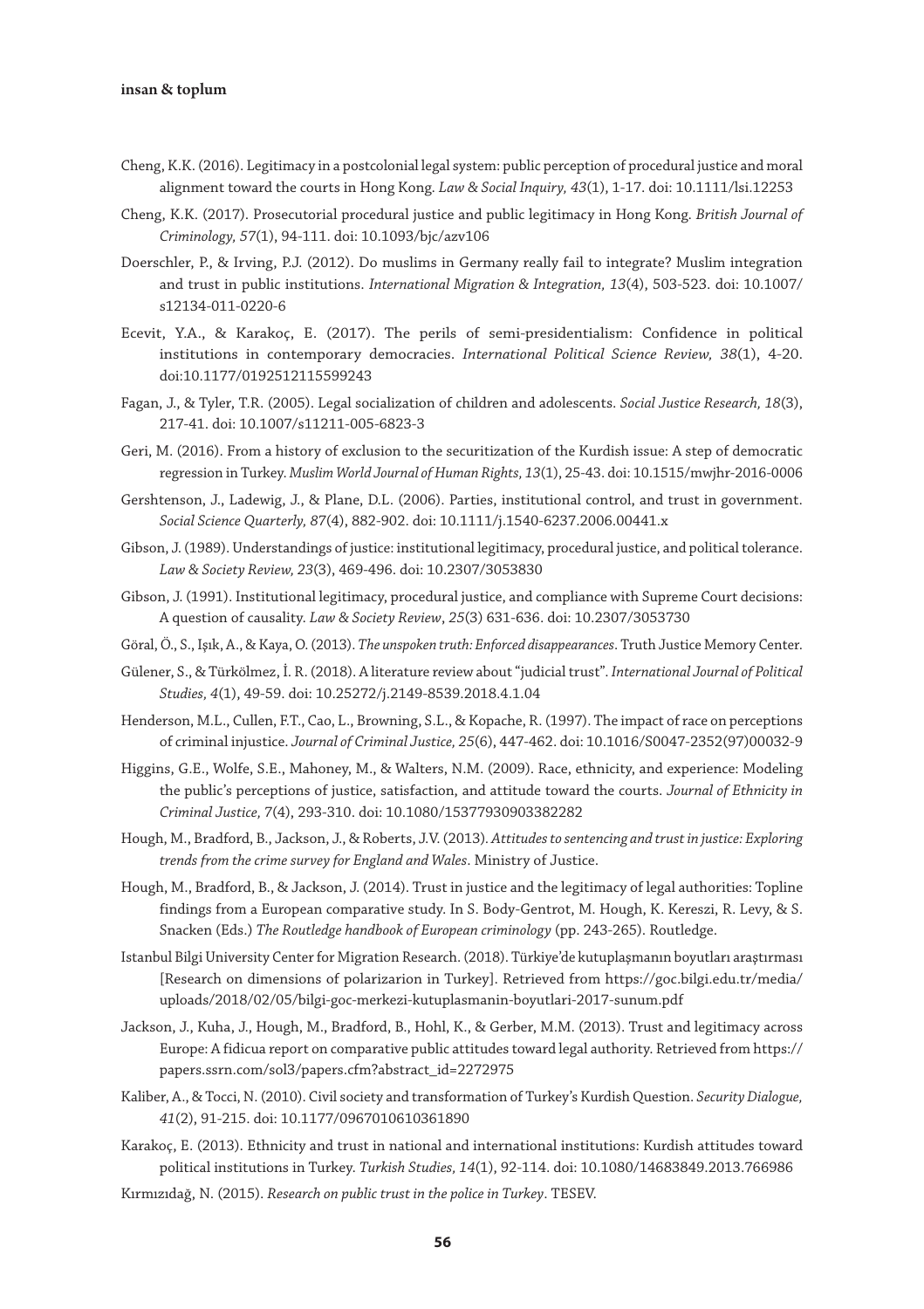- Kizilcan-Kisacik, Z. B. (2013). The impact of the EU on minority right: Kurds as a case. In C. Gunes, and W. Zeydanlioglu (Eds.) *The Kurdish Question in Turkey: New perspectives on violence, representation, and reconciliation* (pp. 205-224). Routledge.
- KONDA. (2010). Hukuk ve adalet:Algi ve beklentiler [Law and justice: perceptions and expectations]. Retrieved from http://konda.com.tr/wpcontent/uploads/2017/03/2011\_05\_KONDA\_Hukuk\_ve\_Adalet\_Algi\_ve\_ Beklentiler.pdf
- Lind, E. A., & Tyler, T.R. (1988). *The social psychology of procedural justice*. Plenum.
- Lind, E. A. (1990). In the eye of the beholder: Tort litigants' evaluations of their experiences in the civil justice system. *Law & Society Review, 24*(4), 953-996. doi: 10.2307/3053616
- Manning P.K. (2010). *Democratic policing in a changing world*. Paradigm Publishers.
- McLean, K. (2017). Ethnic identity, procedural justice, and offending: Does procedural justice work the same for everyone? *Crime and Delinquency, 63*(10), 1314-1336. doi: 10.1177/0011128715620429
- Mondak, J.J. (1993). Legitimacy and procedural justice: Reexamining the question of causality. *Law & Society Review, 27*(3), 599-608. doi: 10.2307/3054106
- Murphy, K. (2013). Policing and the margins: Fostering trust and cooperation among ethnic minority groups. *Journal of Policing, Intelligence and Counter Terrorism, 8*(2), 184-199. doi: 10.1080/18335330.2013.821733
- Murphy, K., & Cherney, A. (2011). Fostering cooperation with the police: How do ethnic minorities in Australia respond to procedural justice-based policing? *The Australian and New Zealand Journal of Criminology, 44*(2), 235-257. doi: 10.1177/0004865811405260
- Newton, K. (1999). Social and political trust in established democracies. In P. Norris (Ed.). *Critical citizens: global support for democratic government,* (pp.169-187). Routledge.
- Norris, P. (1999). Institutional explanations for political support, In P. Norris (Ed.). *Critical citizens: global support for democratic government,* (pp.217-235). Routledge.
- Ohbuchi, K., Teshigahara, K., Imazai K., & Sugawara, I. (2005). Procedural justice and the assessment of civil justice in Japan. *Law & Society Review, 39*(4), 875-891. doi: 0.1111/j.1540-5893.2005.00247.x
- Overby, L. M., Brown, R.D., Bruce, J. B., Smith, C.E., & Winkle. J.W. (2005). Race, political empowerment, and minority perceptions of judicial fairness. *Social Science Quarterly, 86*(2), 444-462. doi: 10.1111/j.0038- 4941.2005.00312.x
- Özhan, T., & Ete, H. (2009). A new agenda for the Kurdish question. *Insight Turkey, 11*(1), 97-114.
- Örselli, E. (2016). *Türkiye'de yargıya g*üven [Trust in judiciary in Turkey]*.* Çizgi Kitabevi.
- Parmentier, S., & Vervaeke, G. (2011). In criminal justice we trust? A decade of public opinion research in Belgium. *European Journal of Criminology, 8*(4), 286-302. doi: 10.1177/1477370811411460
- Roche, S., Özaşçılar, M. & Bilen, Ö. (2017). Why may police disobey the law? How divisions in society are a source of moral right to do bad: The case of Turkey. In D. Oberwittler and S. Roché (Eds.) *Police-citizen relations across the world,* (pp. 220-243). Routledge.
- Roche, S., & Roux, G. (2017). The silver bullet to "good policing": A mirage: An analysis of the effects of political ideology and ethnic identity on procedural justice. *Policing: An International Journal, 40*(3), 514-528. doi: 10.1108/PIJPSM-05-2016-0073
- Rottman, D. B. (2005). Trust and confidence in the California courts: A survey of the public and attorneys. Retrieved from http://www.courts.ca.gov/documents/4\_37pubtrust1.pdf
- Rottman, D.B. (2007). Adhere to procedural fairness in the justice system. *Criminology, 6*(4), 835-842. doi: 10.1111/j.1745-9133.2007.00478.x
- Rottman, D. B., & Tyler, T.R. (2014). Thinking about judges and judicial performance: Perspective of the public and court users. *Oñati Socio-legal Series, 4*(5), 1046-1070.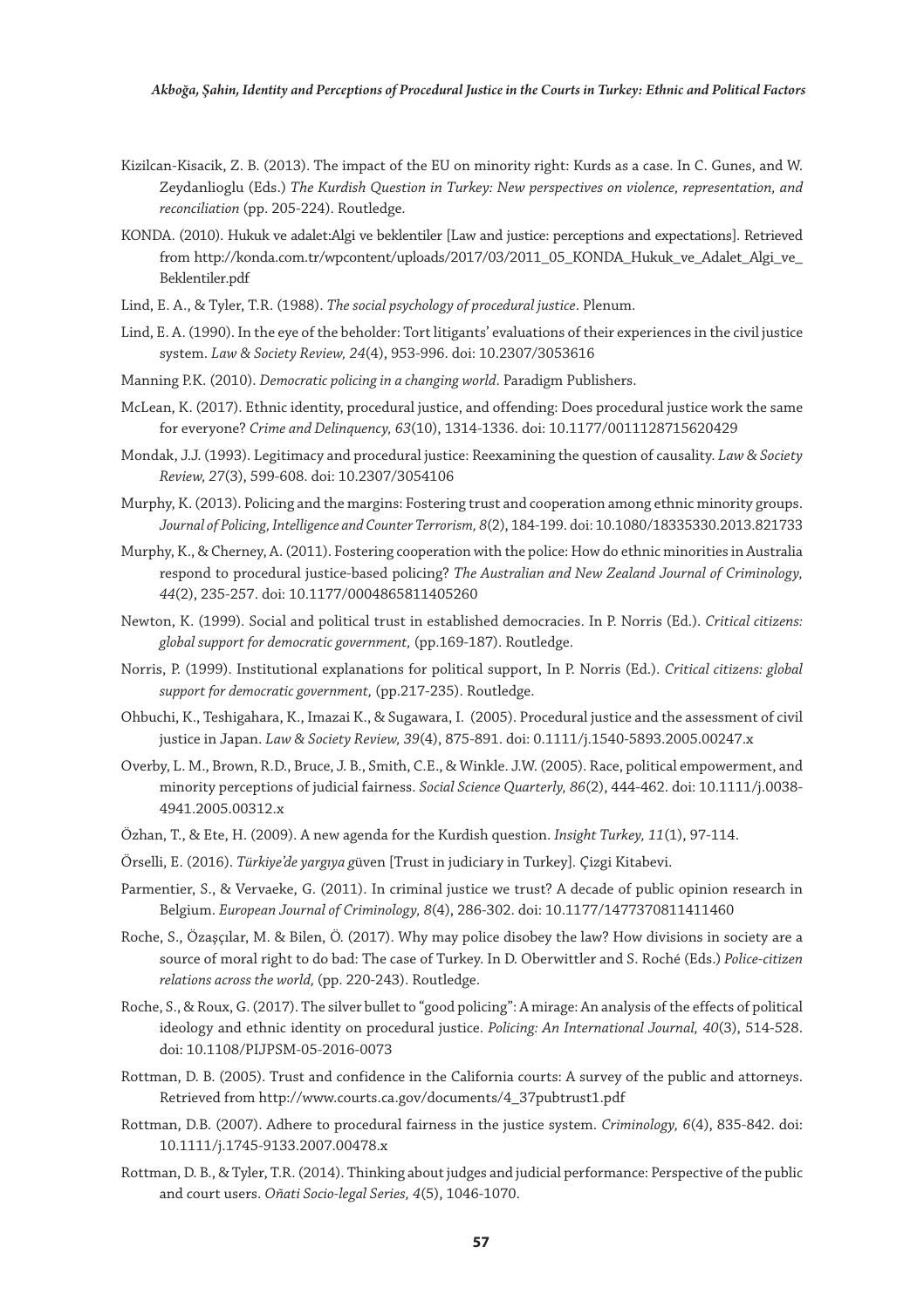#### insan & toplum

- Shambayati, H. (2004). A tale of two mayors: Courts and politics in Iran and Turkey. *International Journal of Middle East Studies, 36*(2), 253-275. doi:10.1017/S0020743804362057
- Shambayati, H., & Kirdiş, E. (2009). In pursuit of "contemporary civilization": Judicial empowerment in Turkey. *Political Research Quarterly, 62*(4), 767-780. doi: 10.1177/1065912909346741
- Silver, J.R., & Pickett, J.T. (2015). Understanding politicized policing attitudes: Conflicted conservatism and support for police use of force. *Criminology*, *53*(4), 650-676. doi: 10.1111/1745-9125.12092
- Sulemana, I., & Issifu, I. (2015). An empirical examination of the determinants of trust in Ghana. *International Journal of Social Economics*, *42*(11), 1005-1023. doi: 10.1108/IJSE-03-2014-0060
- Sun I.Y., & Wu, Y. (2006). Citizens' perceptions of the courts: The impact of race, gender, and recent experience. *Journal of Criminal Justice*, *34*(5), 457-467. doi: 10.1016/j.jcrimjus.2006.09.001
- Sunshine, J., & Tyler, R. B. (2003). The role of procedural justice and legitimacy in shaping public support for policing. *Law & Society Review*, *37*(3), 513-548. doi: 10.1111/1540-5893.3703002
- Tezcür, G.M. (2010). When democratization radicalizes? The Kurdish nationalist movement in Turkey. Journal of Peace Research, *47*(6), 775-789. doi: 10.1177/0022343310386156
- Tyler, T. R., & Rasinski, K. (1991). Procedural justice, institutional legitimacy, and the acceptance of unpopular U.S. Supreme Court decisions: A reply to Gibson. *Law & Society Review*, *25*(3), 621–30. doi: 10.2307/3053729
- Tyler, T.R. (2001). Public trust and confidence in legal authorities: What do majority and minority group members want from the law and legal institutions? *Behavioral Sciences and the Law*, *19*(2), 215-235. doi: 10.1002/bsl.438
- Tyler, T.R., & Blader, S.L. (2003). The group engagement model: Procedural justice, social identity and cooperative behavior. *Personality and Social Review Psychology*, *7*(4), 349-361. doi: 10.1207/S15327957PSPR0704\_07
- Tyler, T.R. (2007). Procedural justice and the courts. *Court Review, 44*(1-2), 26-31.
- Tyler, T.R., & Sevier, J. (2013). How do the courts create popular legitimacy? The role of establishing the truth, punishing justly, and/or acting through just procedures. *Albany Law Review, 77*: 1095–1137.
- Tyler, T.R., & Huo, Y. J. (2002). *Trust in the law: Encouraging public cooperation with the police and courts*. Russell Sage Foundation.
- Üskül, M. Z. (1988). 1982 Anayasası döneminde yargı bağımsızlığı ve yargıç teminati üzerine bazı düşünceler. *Anadolu Üniversitesi İktisadi ve İdari Bilimler Fakültesi Dergisi*, *6*(2), 431-440.
- Wenzel, J.P., Bowler, S. & Lanoue, D. J. (2003). The sources of public confidence in state courts: Experience and institutions. *American Politics Research*, *31*(2), 191-211. doi: 10.1177/1532673X02250295
- World Values Survey. (2012) WVS Wave 6 (2010-2014). Retrieved from http://www.worldvaluessurvey.org/ WVSDocumentationWV6.jsp
- Wortley, S. 1996. Justice for all? Race and perceptions of bias in the Ontario criminal justice systems a Toronto survey. *Canadian Journal of Criminology, 38*(4), 439-467. Doi: 10.3138/cjcrim.38.4.439
- Wortley, S., Hagan, J. & Macmillan, R. (1997). The racial polarization of perceptions of criminal injustice. *Law & Society Review*, *31*(4), 637-676. doi: 10.2307/3053983
- Wu, C. (2017). Partisan divergence and public support for the courts of Taiwan. *Japanese Journal of Political Science*, *18*(1), 139-154. doi: 10.1017/S146810991600034
- Yardimci-Geyikci, S. (2014). Gezi-Park protests in Turkey: A party view politics. *The Political Quarterly*, *85*(4), 445-453. doi: 10.1111/1467-923X.12112
- Yegen, M. (2009). Prospective Turks or pseudo citizens: Kurds in Turkey. Middle East Journal, *63*(4), 597-615. doi: 10.1353/mej.0.0096
- Zinni, F.P. (1995). The sense of injustice: The effect of situation, beliefs, and identity. *Social Science Quarterly, 76*(2), 419-437.
- Zurcher, E. J. (2005) *Turkey: A modern history*. I&B Tauris.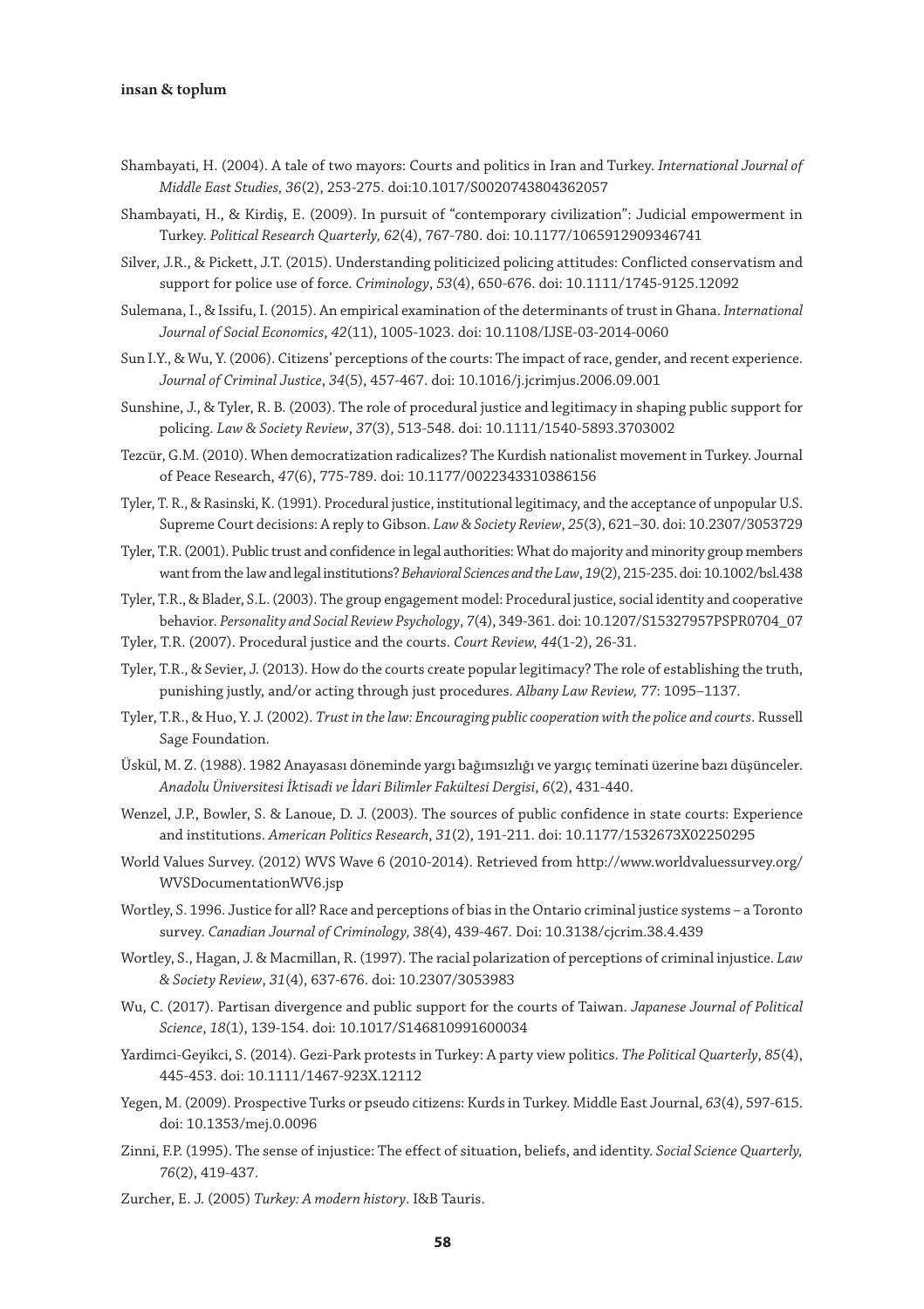# Appendix 1

*Distribution of Sample Across the Regions as Provided by TUIK*

|                 | NUT1                               | Total<br>number<br>of survey<br>participants | Number<br>of survey<br>participants<br>in urban<br>centers | Number<br>of survey<br>participants<br>in semi-rural<br>centers | Number<br>of survey<br>participants<br>in rural<br>centers |
|-----------------|------------------------------------|----------------------------------------------|------------------------------------------------------------|-----------------------------------------------------------------|------------------------------------------------------------|
| TR1             | İstanbul                           | 331                                          | 321                                                        | 10                                                              | $\Omega$                                                   |
| TR <sub>2</sub> | West Marmara<br>(Balıkesir)        | 74                                           | 66                                                         | $\Omega$                                                        | 8                                                          |
| TR3             | Aegean (İzmir)                     | 231                                          | 210                                                        | 21                                                              | $\overline{0}$                                             |
| TR4             | East Marmara<br>(Bursa)            | 176                                          | 128                                                        | 48                                                              | $\mathbf{0}$                                               |
| TR <sub>5</sub> | West Anatolia<br>(Ankara)          | 176                                          | 176                                                        | $\mathbf{0}$                                                    | $\boldsymbol{0}$                                           |
| TR <sub>6</sub> | Mediterranean<br>(Adana)           | 231                                          | 184                                                        | 41                                                              | 6                                                          |
| TR7             | Central Anatolia<br>(Kayseri)      | 86                                           | 60                                                         | 22                                                              | 4                                                          |
| TR8             | West Black Sea<br>(Samsun)         | 108                                          | 69                                                         | 9                                                               | 30                                                         |
| TR9             | East Black Sea<br>(Trabzon)        | 56                                           | 43                                                         | $\mathbf{1}$                                                    | 12                                                         |
| TRA             | Northeast Anatolia<br>(Erzurum)    | 55                                           | 29                                                         | 12                                                              | 14                                                         |
| <b>TRB</b>      | Mideast Anatolia<br>(Malatya)      | 88                                           | 61                                                         | $\overline{2}$                                                  | 25                                                         |
| TRC             | Southeast Anatolia<br>(Diyarbakır) | 192                                          | 142                                                        | 34                                                              | 16                                                         |
|                 | Total                              | 1804                                         | 1489                                                       | 200                                                             | 115                                                        |